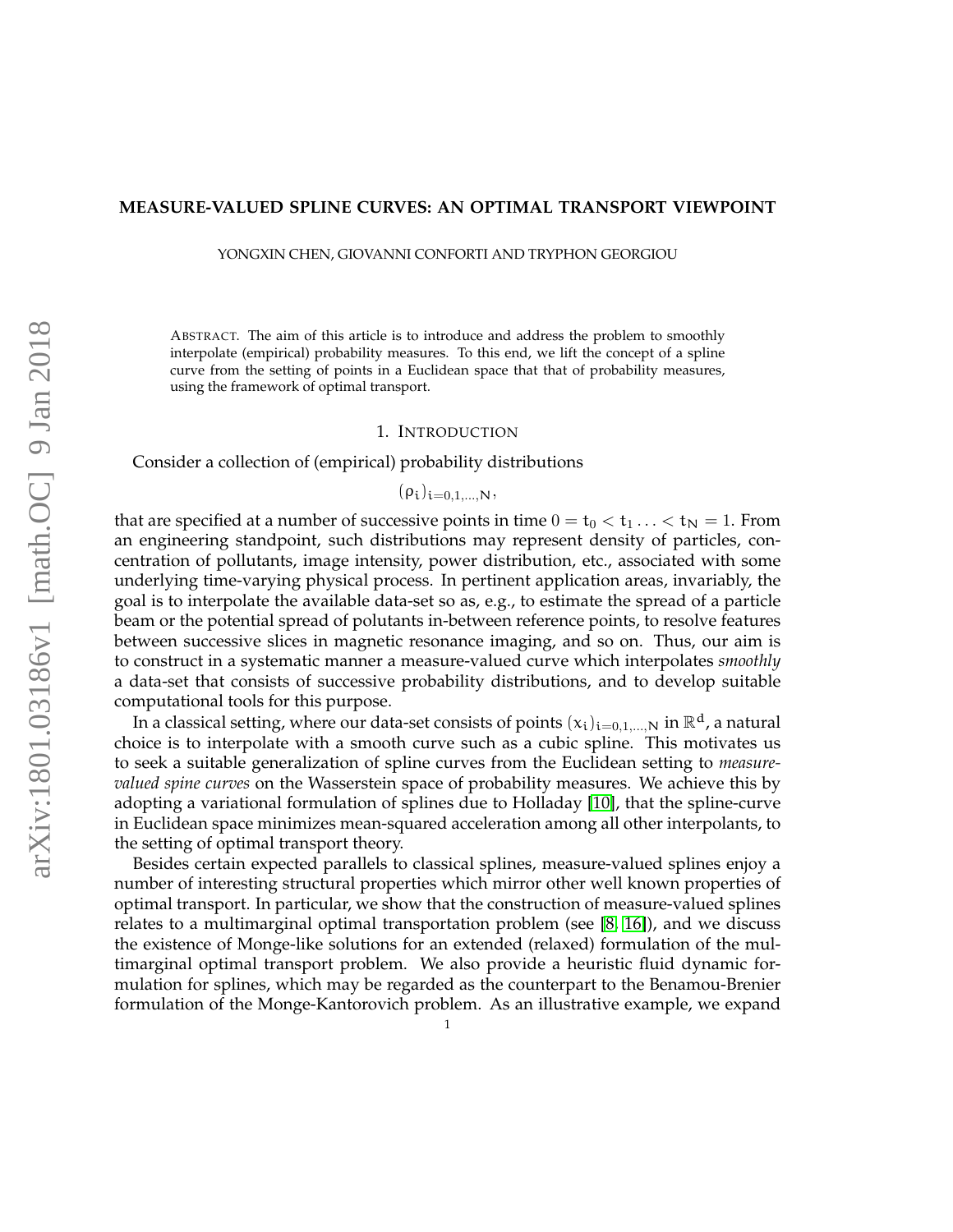on the case where the  $\rho_i$ 's are Gaussian measures. In this case the one-time marginal distributions are Gaussian at all times and the measure-valued splines can be explicitly computed by solving a semidefinite program. Lastly, based on the fact put forward by Otto [\[14\]](#page-21-3) that we may regard the Wasserstein space as an almost-Riemannian infinite dimensional manifold, we discuss an alternative approach to constructing measure-valued splines and provide a formal argument showing that the original optimization problem to define splines is in fact a relaxation of the one stemming from this Riemannian viewpoint.

The results of this article should be considered as a first step towards developing a toolbox for interpolation in the space of probability measures; some of the most basic elements of the theory are proven rigorously whereas only formal arguments are given for other claims. In light of the range of potential applications, besides resolving certain open questions that are raised, future work may need to focus on more general *smoothing* splines, or B-splines, as well as on developing fast and efficient computational algorithms.

*Organization of the paper.* In Section [2.2,](#page-2-0) we define the notion of spines in Wasserstein space by emulating its well known Euclidean counterpart. Section [3](#page-3-0) explores the structure of such measure-valued splines and, in particular, points out that the measure (which is the sought matrix-valued spline) is concentrated on ordinary  $C^2$  spline curves. It also presents alternative formulations (e.g., in phase space) as well as discusses the question of Monge solutions. Section [4](#page-7-0) presents yet another formulation that is analogous to the Benamou-Brenier fluid dynamical formulation of standard Optimal Mass transport. Section [5](#page-9-0) explores yet another angle of viewing measure-valued splines. It relies on Otto calculus on Wasserstein space and brings out the problem to minimize acceleration subject to constraints. Section [6](#page-11-0) contains proofs of the main results. We conclude by specializing Wasserstein-spline interpolation to Gaussian data in Section [7](#page-16-0) and we highlight the typical outcome with examples that are presented in the final section, Section [8.](#page-19-0)

*Notation.* We introduce here notation which we use throughout the paper. For  $k \geq 0$  and integer, we denote the set of functions  $X : [0,1] \to \mathbb{R}^d$  which are continuous and k times continuously differentiable by  $C^k([0,1];\mathbb{R}^d)$  and abbreviate by  $C^k$ . The set of functions which are k times differentiable and whose k-th derivative is square-integrable we denote by  $H^k([0,1];\mathbb{R}^d)$ , abbreviated by  $H^k$ . Splines are, by definition, twice continuously differentiable and piecewise cubic polynomials. Thus, for a fixed sequence  $\mathcal{T} := (t_i)_{i=0,\dots,N}$ with  $0 = t_0 < t_1 < \ldots < t_N = 1$  we denote by  $\Pi_3([\mathbf{t}_i, \mathbf{t}_{i+1}])$  the set of  $\mathbb{R}^d$ -valued cubic polynomials defined on the interval  $[t_i, t_{i+1}]$  and the corresponding set of splines

$$
\mathcal{S}_3:=\Big\{X\in C^2([0,1];\mathbb{R}^d):X\big|_{[t_i,t_{i+1}]}\in\Pi_3([t_i,t_{i+1}])\quad\forall i=0,\ldots,N-1\Big\}.
$$

We denote by  $\mathcal{P}(\Omega)$  the space of probability measures over a measurable space  $\Omega$  and by  $\mathcal{P}_2(\mathbb{R}^d)$  the subset of the elements of  $\mathcal{P}(\mathbb{R}^d)$  having finite second moment. We will often choose  $\Omega = C^0$ , which we equip with the canonical sigma algebra generated by the projection maps  $(X_t)_{t\in [0,1]}$ , defined by

$$
\forall \omega \in \Omega, \quad X_t(\omega) = \omega_t.
$$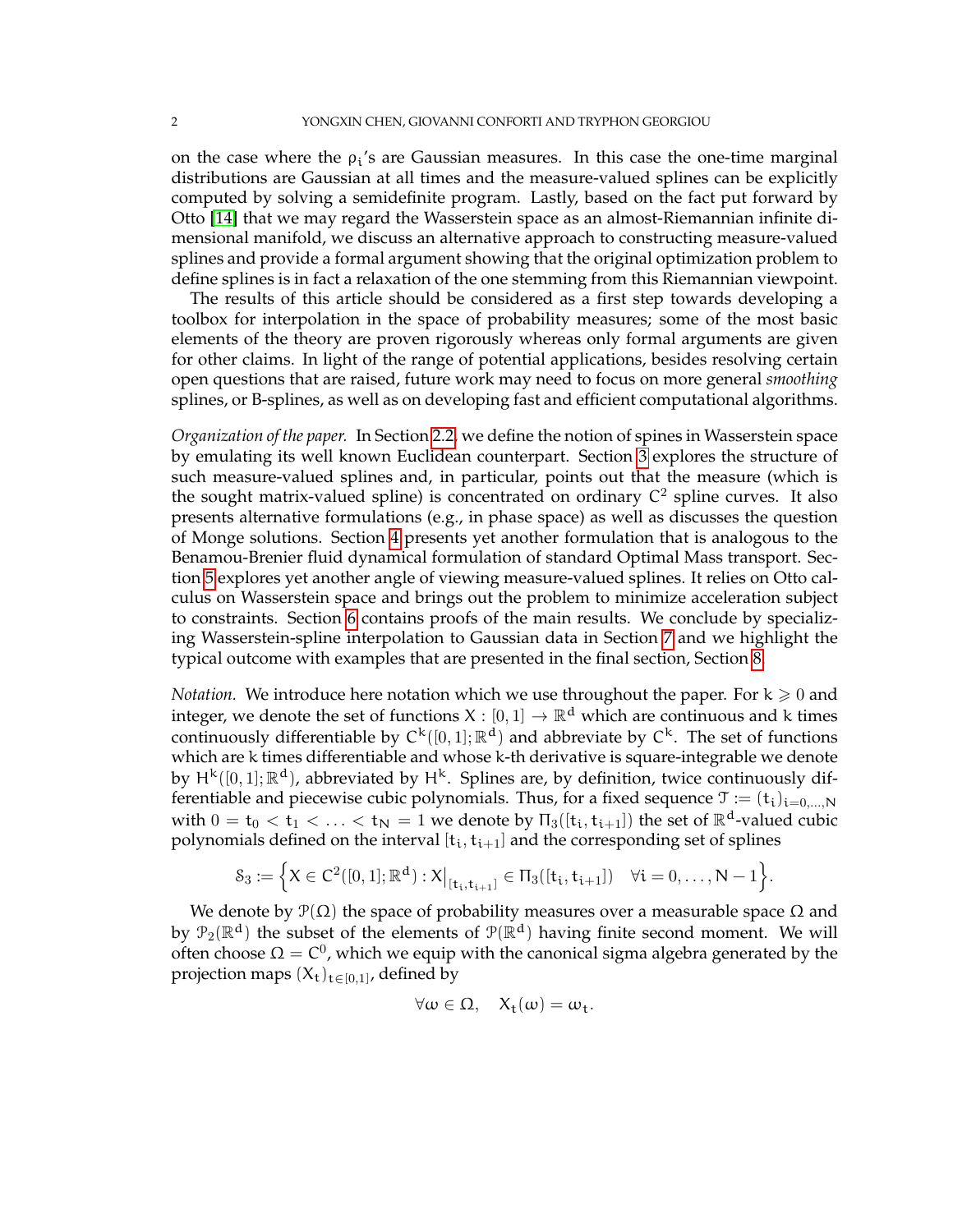If  $\mathcal{T} = (t_i)_{i=0,\dots,N}$  is a finite set of times, we denote  $X_{\mathcal{T}}$  the vector  $(X_{t_0}, X_{t_1}, \dots, X_{t_N})$ . Finally, if T is a map and  $\mu$  a probability measure, we denote  $T_{\#}\mu$  the push forward of  $\mu$ under T.

# 2. PROBLEM FORMULATION

We now draw on the analogy between curve fitting in finite-dimensions and interpolation in the Wasserstein space to define our problem of constructing smooth trajectories (splines) in the Wasserstein space.

2.1. **Natural interpolating splines in**  $\mathbb{R}^d$ **.** Let  $\mathcal{T} := (t_i)_{i=0,\dots,N}$  with  $0 = t_0 < t_1 < \dots <$  $t_N = 1$  be an array of time-data, and  $(x_i)_{i=0,\dots,N}$  be a sequence of spatial data in  $\mathbb{R}^d$ . The natural interpolating spline for the data is the only  $S \in \mathcal{S}_3$  such that  $\overline{S_{t_i}} = x_i$  for  $0 \leqslant i \leqslant N$ and whose second derivative vanishes at  $t = 0, 1$ . Holladay's Theorem [\[10\]](#page-21-0) tells that the variational problem

<span id="page-2-1"></span>
$$
\inf_{\mathbf{X}} \int_0^1 |\ddot{\mathbf{X}}_t|^2 dt
$$

$$
X \in H^2,
$$

$$
X_{t_i} = x_i, \quad i = 0, \ldots, N.
$$

admits as unique solution the natural interpolating spline for the data  $(t_i, x_i)_{i=0,...,N}$ , which we denote  $S(x_0, \ldots, x_N)$ . We do not emphasize the dependence on the time data T, as they are kept fixed throughout the article. Also, we denote  $\delta^0_3 \subset \delta_3$  the set of all natural splines

$$
\mathcal{S}_3^0 = \{ S(x_0, \ldots, x_N) : (x_0, \ldots, x_N) \subseteq \mathbb{R}^{d \times (N+1)} \}.
$$

<span id="page-2-0"></span>2.2. **Interpolating splines in**  $\mathcal{P}_2(\mathbb{R}^d)$ . Starting from the given data  $(t_i, \rho_i)_{i=0, \dots, N}$ , with  $0 = t_0 < t_1 ... < t_N = 1$  and  $\{\rho_0, ..., \rho_N\} \subseteq \mathcal{P}_2(\mathbb{R}^d)$ , inspired by Holladay's theorem and with an optimal transport viewpoint, we view the problem of interpolating smoothly the data as

" the problem of transporting the mass configuration  $\rho_0$  into the mass

configuration  $\rho_i$  at time t<sub>i</sub> while minimizing mean-squared acceleration."

To propose a model, we make the following observations motivated by the above informal description of our problem.

- We view a transport plan as a probability measure  $P \in \mathcal{P}(\Omega)$ , where  $\Omega = C^0$  and for  $A \subseteq \Omega$ , P(A) represents the total mass which flows along the paths in A.
- For a plan to be admissible, it must be that at time  $t_i$ , the mass configuration induced by P is  $\rho_i$ . Thus, we ask that

$$
(X_{t_i})_{\#}P=\rho_i,\quad i=0,\ldots,N.
$$

• Since we consider acceleration (of a curve in Wasserstein space), we ask that an admissible plan P is such that  $P(H^2) = 1$ .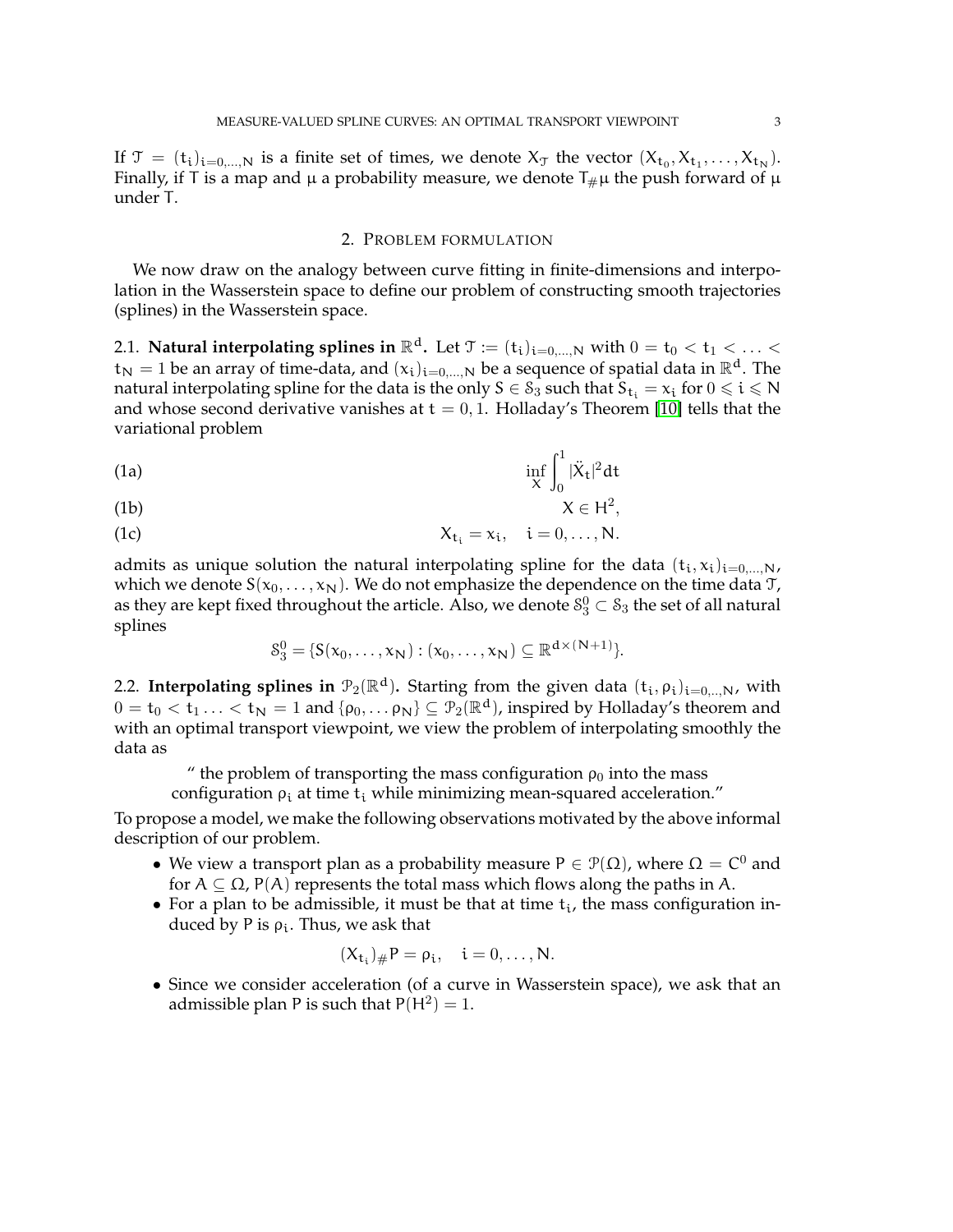• Since we penalize acceleration, we need to consider the mean-square acceleration

(2) 
$$
\int_0^1 \int_{\Omega} |\partial_{tt} X_t|^2 dP dt
$$

of an (admissible) plan P.

We are now in the position to define measure-valued spline curves.

**Definition 2.1.** Let  $(t_i, \rho_i)_{i=0,\dots,N} \subset [0,1] \times \mathcal{P}_2(\mathbb{R}^d)$  be given data. Consider the problem

<span id="page-3-3"></span>(3a) 
$$
\inf_{P} \int_0^1 \int_{\Omega} |\partial_{tt} X_t|^2 dP dt
$$

(3b) 
$$
P \in \mathcal{P}(\Omega), P(H^2) = 1
$$

(3c) 
$$
(X_{t_i})_{\#}P = \rho_i, \quad i = 0,..., N.
$$

*An* interpolating spline *for the data*  $(t_i, \rho_i)_{i=0,...,N}$  *is defined to be the marginal flow*  $(\rho_t)$  *of an optimal measure for* [\(3\)](#page-3-2)*.*

We remark that, if instead of taking the second derivative in [\(3a\)](#page-3-3) we take the first derivative, then problem [\(3\)](#page-3-2) is an equivalent formulation of Monge-Kantorovich problems within each time interval  $[t_i, t_{i+1}]$ . Also we note that, in general, we cannot guarantee uniqueness for the optimal measure in [\(3\)](#page-3-2). Thus, the above definition may not define a *natural* interpolating spline without additional hypothesis on the data (so as to ensure uniqueness).

2.3. **Compatibility.** As a first result we have that the definition we gave is compatible with that of splines in  $\mathbb{R}^d$ .

**Proposition 2.1.** Let $(t_i, x_i)_{i=0,\dots,N} \subset [0,1] \times \mathbb{R}^d$ , and set  $\rho_i := \delta_{x_i}$  for  $0 \leq i \leq N$ . Then the *unique optimal solution of* [\(3\)](#page-3-2) *is*

<span id="page-3-2"></span>
$$
P^*=\delta_S,
$$

*where* S *is the natural interpolating spline for*  $(t_i, x_i)_{i=0,\dots,N}$ .

We shall see that the above proposition is a special case of Theorem [3.1](#page-4-0) below.

## 3. THE STRUCTURE OF MEASURE-VALUED SPLINES

<span id="page-3-0"></span>3.1. **Decomposition of optimal solutions.** The following theorem asserts that at least an optimal solution for [\(3\)](#page-3-2) exists and gives details about the structure of the solution. In the present article, we do not establish uniqueness of the measure-valued spline through a given data set; this interesting question remains open for further investigation. In words, Theorem [3.1](#page-4-0) says that any optimal solution is supported on splines of  $\mathbb{R}^d$ , and that its joint distribution at times  $t_0, \ldots, t_N$  solves a multimarginal optimal transport problem whose cost function  $\mathcal C$  is the optimal value in [\(1\)](#page-2-1), i.e.

(4) 
$$
\mathcal{C}(x_0,\ldots,x_N):=\int_0^1|\partial_{tt}S_t(x_0,\ldots,x_N)|^2dt.
$$

<span id="page-3-4"></span><span id="page-3-1"></span><sup>&</sup>lt;sup>1</sup>When  $(X_t)_{t \in [0,1]}$  is the canonical process, we denote the acceleration  $\partial_{tt} X_t$  instead of  $\ddot{X}_t$ .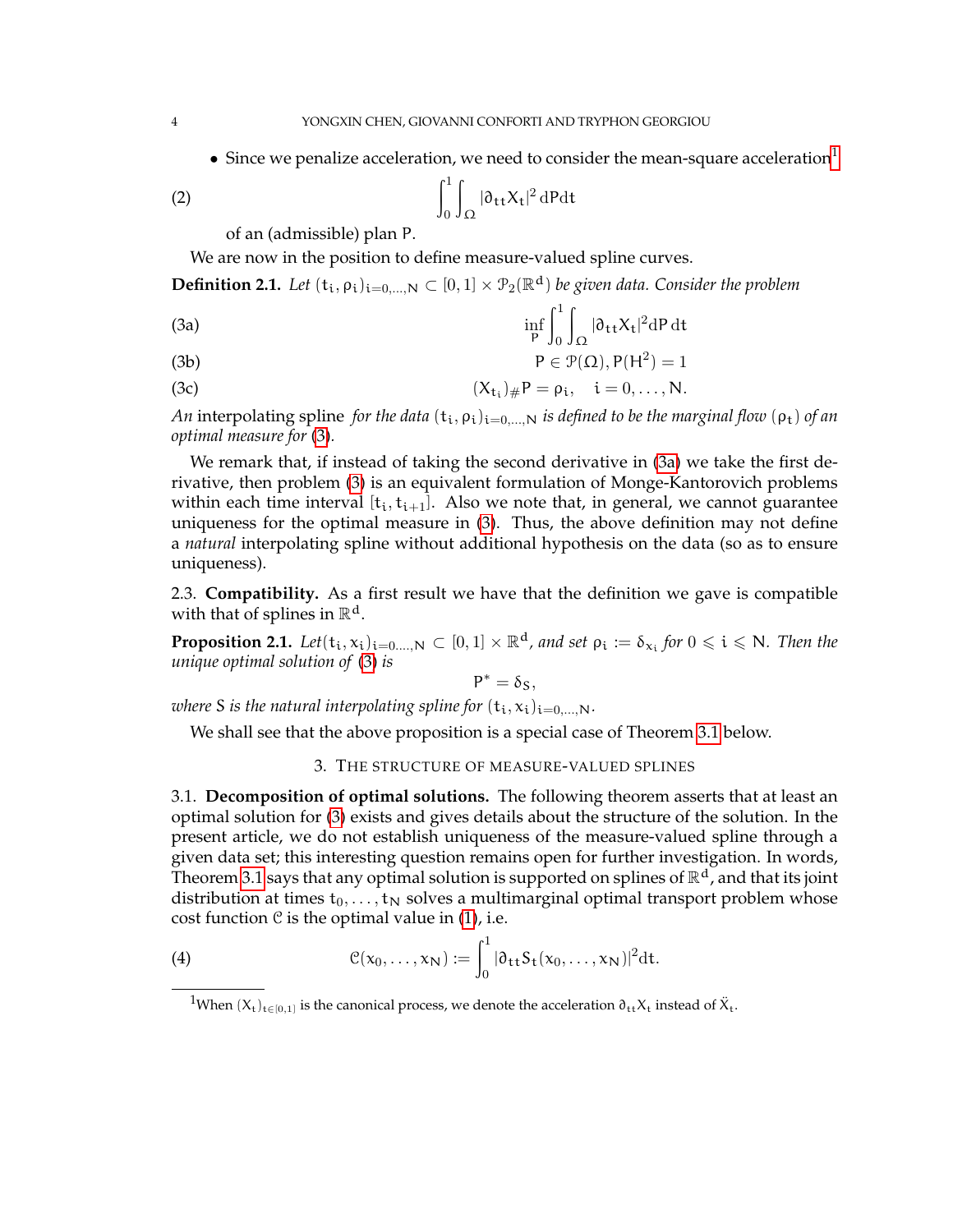Thus a spline curve on  $\mathcal{P}_2(\mathbb{R}^d)$  is found by pushing forward through splines of  $\mathbb{R}^d$  the solution of a multimarginal optimal problem. This is in analogy with the well known fact that the geodesics of  $\mathcal{P}_2(\mathbb{R}^d)$  are constructed pushing forward the optimal coupling of the Monge-Kantorovich problem through geodesics of  $\mathbb{R}^d$  ([\[1,](#page-20-0) Theorem 2.10]). In the statement of the theorem, as usual, we set

$$
\Pi(\rho_0,\rho_1,\ldots,\rho_N)=\left\{\pi\in\mathcal{P}(\mathbb{R}^d\times\ldots\times\mathbb{R}^d):(X_i)_{\#}\pi=\rho_i\right\},
$$

where we denoted by  $X_i$  the i-th coordinate map on  $(\mathbb{R}^d)^{N+1}$ , i.e.  $X_i(x_0,\ldots,x_N) = x_i$ .

<span id="page-4-0"></span>**Theorem 3.1.** Let  $\{ \rho_0, \ldots, \rho_N \} \subseteq \mathcal{P}_2(\mathbb{R}^d)$ . Then there exists at least an optimal solution for [\(3\)](#page-3-2). *Moreover, the following are equivalent*

- <span id="page-4-4"></span> $(i)$   $\hat{P}$  *is an optimal solution for* [\(3\)](#page-3-2).
- <span id="page-4-3"></span>(*ii*)  $\hat{P}(\delta_3^0) = 1$  and  $\hat{\pi} := (X_{\mathcal{T}})_{\#} \hat{P}$  *is an optimal solution for*

(5) 
$$
\inf_{\pi} \int \mathcal{C}(x_0, x_1, \dots, x_N) d\pi \n\pi \in \Pi(\rho_0, \rho_1, \dots, \rho_N),
$$

<span id="page-4-1"></span>*where* C *has been defined at* [\(4\)](#page-3-4)*.*

Multimarginal optimal transport problems, such as the one in [\(5\)](#page-4-1), can be solved numerically using iterative Bregman projections [\[3\]](#page-20-1). However, this approach is computational burdensome for high dimensional distributions or large number of marginals. In the special case where the marginals are Gaussian distributions, a numerically efficient semidefinite programming (SDP) formulation is possible (see Section [7\)](#page-16-0).

<span id="page-4-5"></span>3.2. **Formulation of the problem in phase space.** One aspect of the cost C which complicates the tractability of [\(5\)](#page-4-1) is that, to the best of our knowledge, there is no closed form expression valid for any N. For this reason, we propose a second, equivalent formulation of [\(5\)](#page-4-1) in a larger space with an explicit cost function. Note that a very simple reformulation of [\(3\)](#page-3-2) can be obtained by looking into "phase space". Here we consider probability measures on the product space  $H^1 \times H^1$ , where we define canonical projection maps  $(X_t)_{t \in [0,1]}$ and  $(V_t)_{t \in [0,1]}$  in the obvious way. The problem

<span id="page-4-2"></span>(6a) 
$$
\inf_{Q} \int_{0}^{1} \int_{\Omega \times \Omega} |\partial_{t} V_{t}|^{2} dQ dt
$$

(6b) 
$$
Q \in \mathcal{P}(\Omega \times \Omega), Q(H^1 \times H^1) = 1,
$$

(6c) 
$$
Q(\partial_t X_t = V_t \ \forall t \in [0,1]) = 1,
$$

(6d) 
$$
(X_{t_i})_{\#}Q = \rho_i \quad i = 0, ..., N,
$$

is easily seen to be equivalent to [\(3\)](#page-3-2). The interesting fact is that, the multimarginal optimal transport problem associated with [\(6\)](#page-4-2) has an explicit cost function. All relies on the following representation of  $\mathcal C$  as the solution of a minimization problem.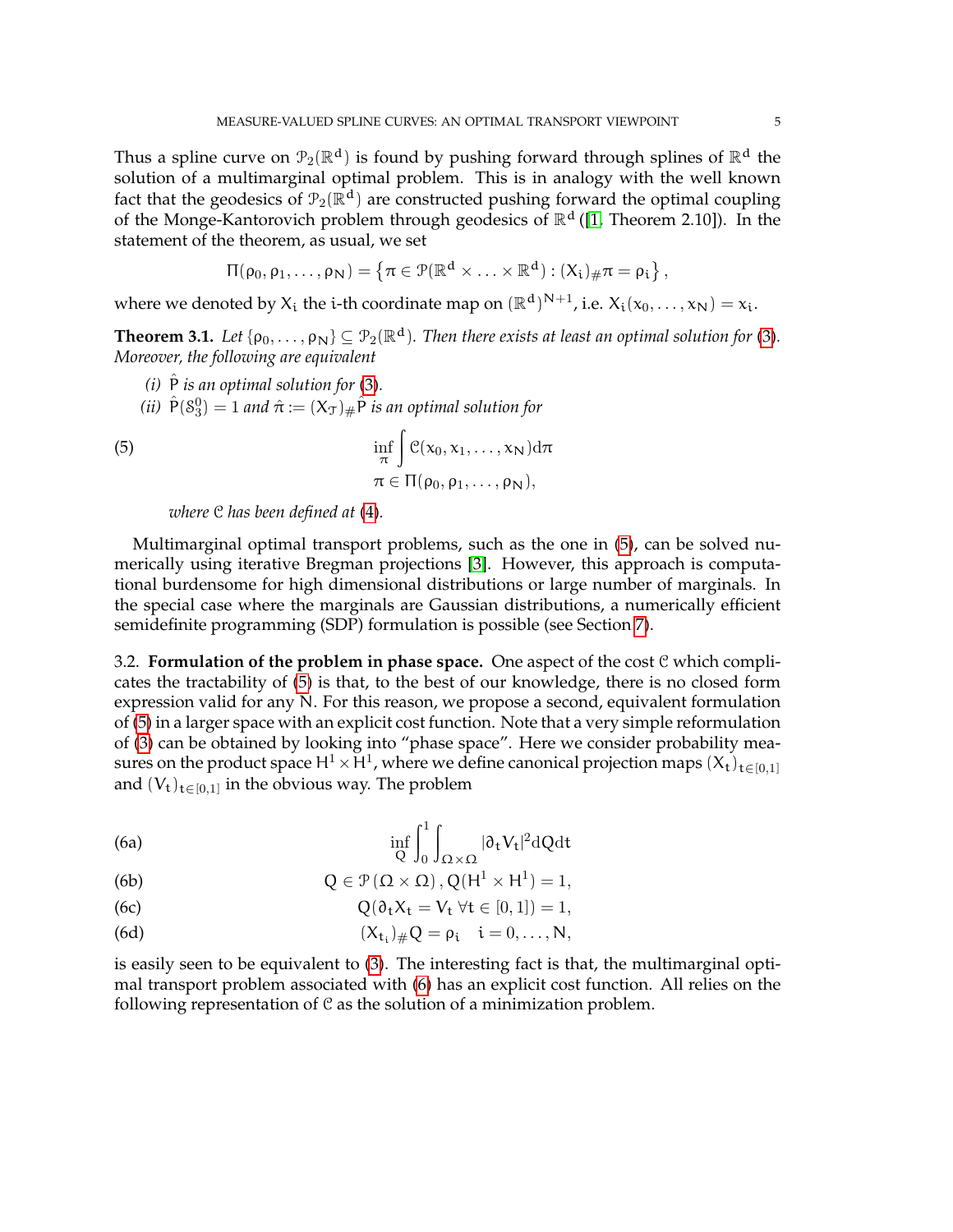<span id="page-5-5"></span><span id="page-5-4"></span>**Lemma 3.1.** Let  $(x_i, v_i)_{i=0,...,N} \subset \mathbb{R}^d \times \mathbb{R}^d$  be given. The optimal value of the problem

(7a) 
$$
\inf_{X,V} \int_0^1 |\dot{V}_t|^2 dt
$$

$$
(7b) \t\t (X,V) \in H^1 \times H^1,
$$

(7c) 
$$
\dot{X}_t = V_t, \quad \forall t \in [0, 1],
$$

$$
X_{t_i} = x_i, \quad i = 0, \ldots, N,
$$

(7e) 
$$
V_{t_i} = v_i, \quad i = 0, \ldots, N.
$$

*is given by*

<span id="page-5-6"></span>(8) 
$$
\sum_{i=0}^{N-1} (t_{i+1} - t_i)^{-1} c(x_i, x_{i+1}, v_i, v_{i+1})
$$

*where*

<span id="page-5-7"></span>(9)  $c(x_i, x_{i+1}, v_i, v_{i+1}) = 12|x_{i+1} - x_i - v_i|^2 - 12\langle x_{i+1} - x_i - v_i, v_{i+1} - v_i \rangle + 4|v_{i+1} - v_i|^2$ . *In particular,*

<span id="page-5-0"></span>(10) 
$$
\mathcal{C}(x_0,\ldots,x_N) = \inf_{\mathbf{v}_0,\ldots,\mathbf{v}_N \in \mathbb{R}^d} \sum_{i=0}^{N-1} (t_{i+1} - t_i)^{-1} c(x_i,x_{i+1},\mathbf{v}_i,\mathbf{v}_{i+1})
$$

*and the infimum in* [\(10\)](#page-5-0) *is attained and is unique.*

We note that multimarginal optimal transport problems have been studied in [\[6\]](#page-21-4) but for a cost of the form

$$
\mathcal{C}(x_0,\ldots,x_N)=\inf_{y\in Y}\sum_{i=0}^N c_i(x_i,y).
$$

The main difference with the above is that c in [\(10\)](#page-5-0) depends on both  $x_i$  and  $x_{i+1}$ , which somewhat complicates the analysis; more details on this can be found in Section [7.](#page-16-0)

<span id="page-5-3"></span>**Theorem 3.2.** Let  $\{ \rho_0, \ldots, \rho_N \} \subseteq \mathcal{P}_2(\mathbb{R}^d)$ . Then there exists at least an optimal solution for [\(6\)](#page-4-2). *Moreover, for an admissible plan*  $\hat{Q}$  *the following are equivalent* 

*(i)*  $\hat{Q}$  *is an optimal solution for* [\(6\)](#page-4-2)

<span id="page-5-2"></span>(*ii*)  $\hat{Q}(X \in \mathcal{S}_3^0) = 1$  and  $\hat{\gamma} := (X_{\mathcal{T}}, V_{\mathcal{T}})_\# \hat{Q}$  *is an optimal solution for* 

(11) 
$$
c_{opt} := \inf_{\gamma} \sum_{i=0}^{N-1} (t_{i+1} - t_i)^{-1} \int c(x_i, x_{i+1}, v_i, v_{i+1}) d\gamma
$$

$$
\gamma \in \Gamma(\rho_0, ..., \rho_N)
$$

<span id="page-5-1"></span>*where*  $\Gamma(\rho_0, \ldots, \rho_N)$  *is defined by* 

$$
\Gamma(\rho_0,\ldots,\rho_N):=\left\{\gamma\in\mathcal{P}(\mathbb{R}^{d\times (N+1)}\times\mathbb{R}^{d\times (N+1)}):(X_i)_{\#}\gamma=\rho_i\;\forall i=0,\ldots,N\right\}.
$$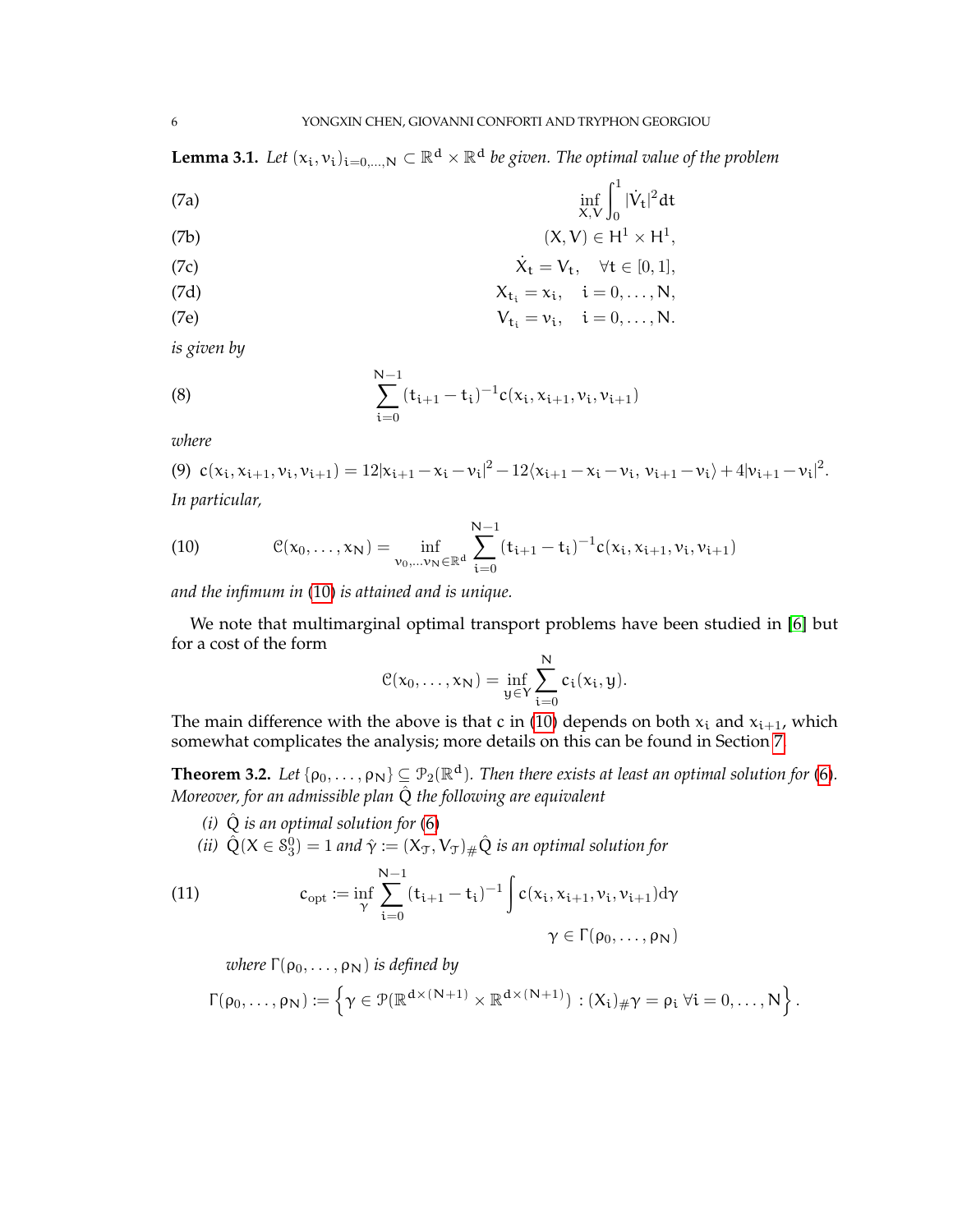In the next proposition we show equivalence between the two multimarginal problems. There, we denote V the maps that associates to  $(x_0, \ldots, x_N)$  the optimal solution of [\(10\)](#page-5-0). It is not hard to see that  $V$  is a linear map.

<span id="page-6-2"></span><span id="page-6-1"></span>**Proposition 3.1.** *The problem* [\(11\)](#page-5-1) *is equivalent to the problem* [\(5\)](#page-4-1) *in the following sense:*

*(i) If*  $\hat{\gamma}$  *is optimal for* [\(11\)](#page-5-1) *then* 

$$
\hat{\pi} := (X_0, \ldots, X_N)_{\#} \hat{\gamma}
$$

*is optimal for* [\(5\)](#page-4-1)*. (ii) If*  $\hat{\pi}$  *is optimal for* [\(5\)](#page-4-1)*, then* 

$$
\hat{\gamma} := (X_0, \ldots, X_N, \mathbb{V}(X_0, \ldots, X_N))_{\#} \hat{\pi}
$$

*is optimal for* [\(11\)](#page-5-1)*.*

3.3. **Monge solutions.** Here, we discuss Monge, or graphical, solutions to the extended formulation. Unfortunately, we cannot provide a complete existence result. However, we show that if an optimal solution has some regularity properties, then it is of Monge form.

<span id="page-6-0"></span>**Theorem 3.3.** *Let*  $\hat{\gamma}$  *be an optimal solution for* [\(11\)](#page-5-1) *such that for all*  $i = 0, ..., N - 1$  *the measure*  $\hat{\gamma}_\mathfrak{i}\in \mathcal{P}(\mathbb{R}^\mathfrak{d}\times \mathbb{R}^\mathfrak{d})$  defined by

$$
\hat{\gamma}_i = (X_i, V_i)_{\#} \hat{\gamma}
$$

*is absolutely continuous w.r.t to the Lebesgue measure. Then there exist a map*

$$
\Phi=(\phi_1,\ldots,\phi_N,\psi_1,\ldots,\psi_N):\mathbb{R}^d\times\mathbb{R}^d\to\mathbb{R}^{d\times N}\times\mathbb{R}^{d\times N}
$$

*such that*  $\hat{\gamma}$  *is concentrated on the graph of*  $\Phi$ *, i.e.* 

$$
\hat{\gamma} = (\mathbf{id}_{\mathbb{R}^{\mathbf{d}}}, \phi_1, \dots, \phi_N, \mathbf{id}_{\mathbb{R}^{\mathbf{d}}}, \psi_1, \dots, \psi_N)_{\#} \gamma_0,
$$

*or equivalently*

(12) 
$$
\hat{\gamma}\left(\bigcap_{i=1}^{N} \{X_{i} = \varphi_{i}(X_{0}, V_{0}), V_{i} = \psi_{i}(X_{0}, V_{0})\}\right) = 1.
$$

It would be very desirable to derive the conclusion assuming just regularity of the  $(\rho_i)$ instead of the  $\hat{\gamma}_i$ . Theorem [3.3](#page-6-0) implicitly tells that Monge solutions for [\(5\)](#page-4-1) are not to be expected; the support of an optimal solution should be locally of dimension 2d. We also believe that the assumptions of the Theorem can be largely relaxed. In the next propostion we take a first step in this direction for the case when  $N = 2$  (i.e. we interpolate three measures), using the general results of [\[15\]](#page-21-5).

<span id="page-6-3"></span>**Proposition 3.2.** *Let*  $N = 2$ ,  $\hat{\pi}$  *an optimal solution for* [\(5\)](#page-4-1), *and* ( $x_0, x_1, x_2$ ) *a point in the support of*  $\hat{\pi}$ *. Then there is a neighborhood* O *of* ( $x_0, x_1, x_2$ ) *such that the intersection of the support of*  $\hat{\pi}$ *with* O *is contained in a Lipschitz submanifold of dimension* 2d*.*

Let us note that this proposition does not yield the existence of Monge solutions for [\(11\)](#page-5-1); however it proves that optimal solutions of [\(5\)](#page-4-1) have a support which is locally of dimension 2d, without making any further regularity assumption on the optimal coupling.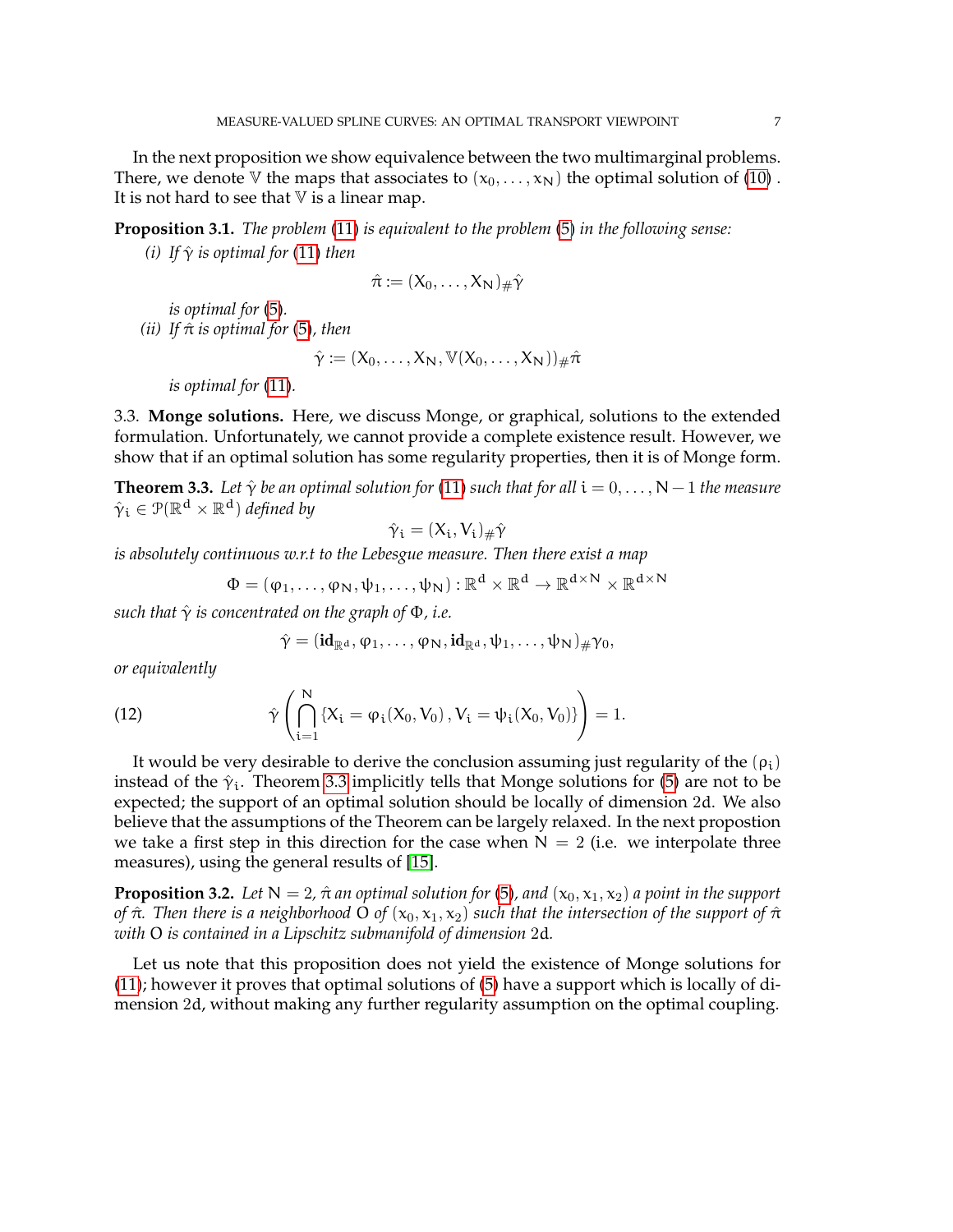### 4. FLUID DYNAMICAL FORMULATION OF [\(3\)](#page-3-2)

<span id="page-7-0"></span>To better understand what follows, lets us recall the fluid dynamic formulation of the Monge-Kantorovich problem, which is due to Benamou and Brenier. In [\[2\]](#page-20-2) they showed that the optimal value for

<span id="page-7-8"></span>(BB)  
\n
$$
\inf_{\mu,\nu}\int_0^1\int_{\mathbb{R}^d}|\nu_t|^2(x)\mu_t(x)dxdt
$$
\n
$$
\partial_t\mu_t(x) + \nabla \cdot (\nu_t\mu_t)(x) = 0
$$
\n
$$
\mu_0 = \rho_0, \mu_1 = \rho_1
$$

is the squared Wasserstein distance  $\mathcal{W}_2^2(\rho_0,\rho_1)$  and that the optimal curve is the displacement interpolation [\[12\]](#page-21-6).

4.1. **A fluid dynamic formulation for** [\(3\)](#page-3-2)**.** Inspired by [\(11\)](#page-5-1), we formulate the following problem

<span id="page-7-6"></span><span id="page-7-1"></span>(14a) 
$$
\inf_{\mu, \alpha} \int_0^1 \int_{\mathbb{R}^d} |a_t(x, v)|^2 \mu_t(x, v) dx dv
$$

<span id="page-7-2"></span>(14b) 
$$
\partial_t \mu_t(x, v) + \langle \nabla_x \mu_t(x, v), v \rangle + \nabla_v \cdot (a_t \mu_t)(x, v) = 0,
$$

<span id="page-7-3"></span>(14c) 
$$
\int_{\mathbb{R}^d} \mu_{t_i}(x,v) dv = \rho_{t_i}, \quad i = 0,\ldots,N,
$$

where we denote by  $\nabla_{\mathbf{x}}$  (resp.  $\nabla_{\mathbf{v}}$ ) the gradient taken w.r.t. the x (resp. v) variables, so that  $\nabla_x \cdot$  stands for the divergence taken w.r.t. the x variables, and similarly for  $\nabla_y \cdot$ .

## **Claim 4.1.** *The two problems* [\(3\)](#page-3-2) *and* [\(14\)](#page-7-1) *are equivalent.*

We provide formal calculations to justify the claim. However, the argument below does not constitute a rigorous proof as it rests on assuming existence of Monge-like solutions for [\(11\)](#page-5-1), which we only proved under certain assumptions. Moreover, we take derivatives formally and do not insist here on justifying their existence , and in which sense we should consider them.

*Sketch of the argument.* Let  $(\mu, a)$  be an optimal solution for [\(14\)](#page-7-1). The constraint [\(14b\)](#page-7-2) implies that the vector field  $(w_t)$  solves the continuity equation for  $(\mu_t)$ , where

<span id="page-7-7"></span>(15) 
$$
w_t = \begin{pmatrix} v \\ a_t(x,v) \end{pmatrix}
$$

Thus, if we consider the flow maps  $(\mathbb{X}_t, \mathbb{V}_t)_{t \in [0,1]}$  for  $w_t$ , defined by

<span id="page-7-4"></span>(16) 
$$
\partial_t \begin{pmatrix} \mathbb{X}_t \\ \mathbb{V}_t \end{pmatrix} = \begin{pmatrix} \mathbb{V}_t \\ \alpha_t(\mathbb{X}_t \mathbb{V}_t) \end{pmatrix}, \quad \begin{pmatrix} \mathbb{X}_0 \\ \mathbb{V}_0 \end{pmatrix} = id_{\mathbb{R}^d \times \mathbb{R}^d}
$$

<span id="page-7-5"></span>then we have that

(17) 
$$
\forall t \in [0,1], \quad (\mathbb{X}_t, \mathbb{V}_t)_{\#} \mu_0 = \mu_t.
$$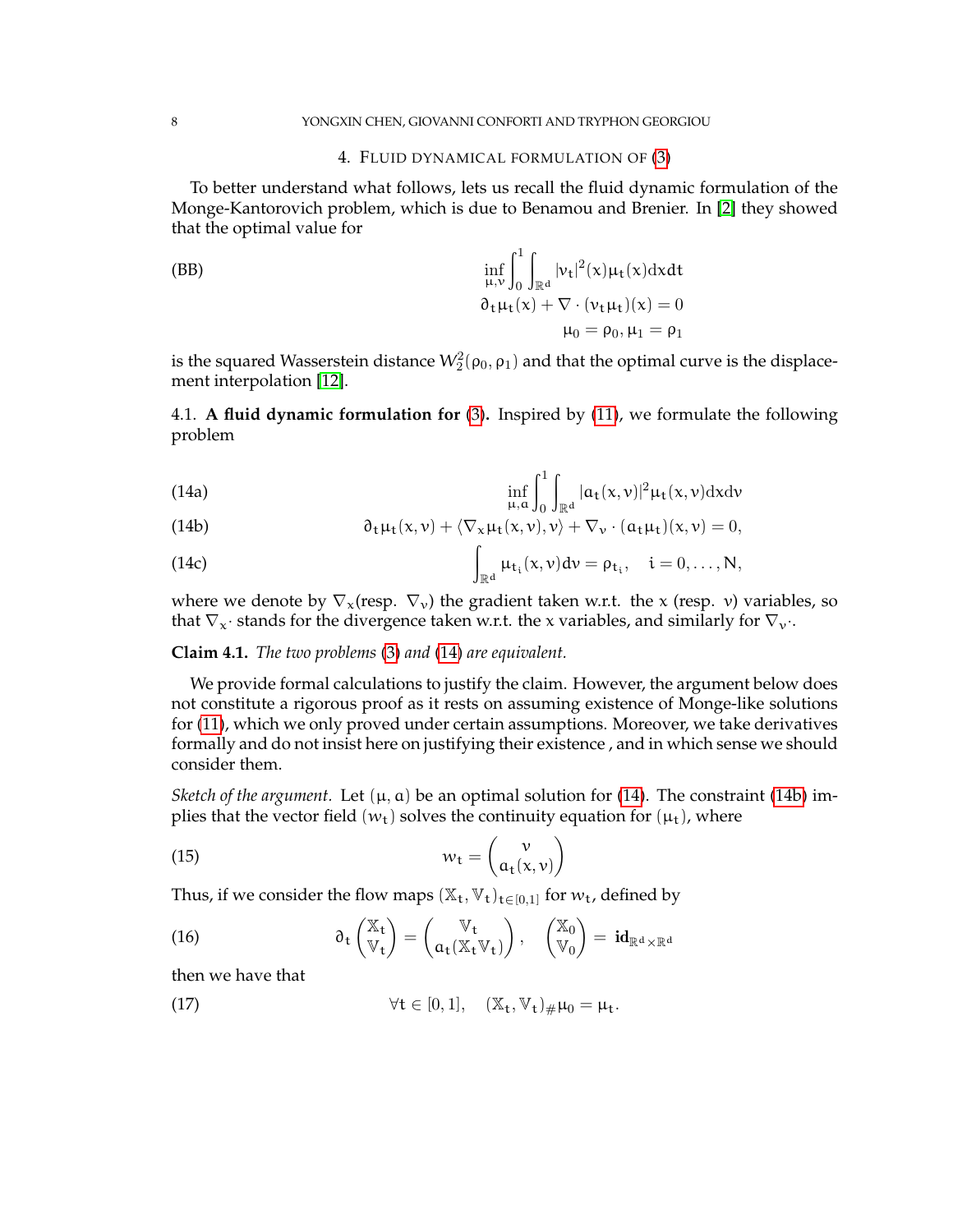In particular, because of [\(14c\)](#page-7-3)

(18) 
$$
\forall i = 0,\ldots,N \quad (\mathbb{X}_{t_i})_{\#} \mu_0 = \rho_i.
$$

Define  $P \in \mathcal{P}(\Omega)$  as follows

(19) 
$$
P := ((\mathbb{X}_{t})_{t \in [0,1]})_{\#} \mu_{0}.
$$

Equation [\(18\)](#page-8-0) makes sure that P is admissible for [\(3\)](#page-3-2) and we have

<span id="page-8-1"></span><span id="page-8-0"></span>
$$
\int_{0}^{1} \int_{\Omega} |\partial_{tt}X_t|^2 dP dt \stackrel{\text{(19)}}{=} \int_{0}^{1} \int_{\mathbb{R}^d \times \mathbb{R}^d} |\partial_{tt}X_t(x,v)|^2 \mu_0(x,v) dx dv dt
$$
\n
$$
\stackrel{\text{(16)}}{=} \int_{0}^{1} \int_{\mathbb{R}^d \times \mathbb{R}^d} |\partial_t \mathbb{V}_t(x,v)|^2 \mu_0(x,v) dx dv dt
$$
\n
$$
\stackrel{\text{(16)}}{=} \int_{0}^{1} \int_{\mathbb{R}^d \times \mathbb{R}^d} |\alpha_t(\mathbb{X}_t, \mathbb{V}_t)(x,v)|^2 \mu_0(x,v) dx dv dt
$$
\n
$$
\stackrel{\text{(17)}}{=} \int_{0}^{1} \int_{\mathbb{R}^d \times \mathbb{R}^d} |\alpha_t(x,v)|^2 \mu_t(x,v) dx dv dt.
$$

Thus, given an optimal solution  $(\mu, a)$  for [\(14\)](#page-7-1), we have constructed a feasible solution P for [\(3\)](#page-3-2) such that the cost function [\(14a\)](#page-7-6) evaluated at  $(\mu, \alpha)$  equals the cost function [\(3a\)](#page-3-3) evaluated at P. For the converse, we make the observation that Theorem [3.3](#page-6-0) grants the existence of an optimal Monge solution for the problem [\(11\)](#page-5-1). We can lift this solution to an optimal Monge solution for [\(6\)](#page-4-2) using point [\(ii\)](#page-5-2) of Theorem [\(3.2\)](#page-5-3). Therefore, there exist a measure  $\mu_0 \in \mathcal{P}(\mathbb{R}^d \times \mathbb{R}^d)$  and two family of maps  $(\mathbb{X}_t)_{t \in [0,1]}, (\mathbb{V}_t)_{t \in [0,1]}$  defined on  $\mathbb{R}^{\textnormal{d}}\times\mathbb{R}^{\textnormal{d}}$  and taking values in  $\mathbb{R}^{\textnormal{d}}$  such that

- (i)  $\mathbb{X}_0 = id_{\mathbb{R}^d}, \mathbb{V}_0 = id_{\mathbb{R}^d}$
- (ii)  $\partial_t \mathbb{X}_t = \mathbb{V}_t$  for all  $t \in [0, 1]$ .
- (iii) If we define Q via

$$
Q = ((\mathbb{X}_t, \mathbb{V}_t)_{t \in [0,1]})_{\#} \mu_0,
$$

then Q is optimal for [\(6\)](#page-4-2). In particular, this implies that if we define the plan P via [\(19\)](#page-8-1), then P is optimal for [\(3\)](#page-3-2).

Define now  $(\mu_t)$  as the marginal flow of Q, i.e.

(20) 
$$
\forall t \in [0,1], \quad \mu_t := (\mathbb{X}_t, \mathbb{V}_t)_{\#} \mu_0.
$$

It is clear from the definition that  $(\mu_t)$  satisfies [\(14c\)](#page-7-3). Moreover, provided the maps  $V_t$  are invertible, by setting

<span id="page-8-2"></span>
$$
\mathfrak{a}_\mathfrak{t}(x,\nu):=(\mathfrak{d}_\mathfrak{t}\mathbb{V}_\mathfrak{t})\circ(\mathbb{V}_\mathfrak{t})^{-1}(x,\nu)
$$

we obtain that [\(16\)](#page-7-4) is satisfied. This implies that  $w_t$ , defined as in [\(15\)](#page-7-7) satisfies the continuity equation for  $(\mu_t)$ , and hence that [\(14b\)](#page-7-2) holds. Hence  $(\mu_t)$  is admissible for [\(14\)](#page-7-1).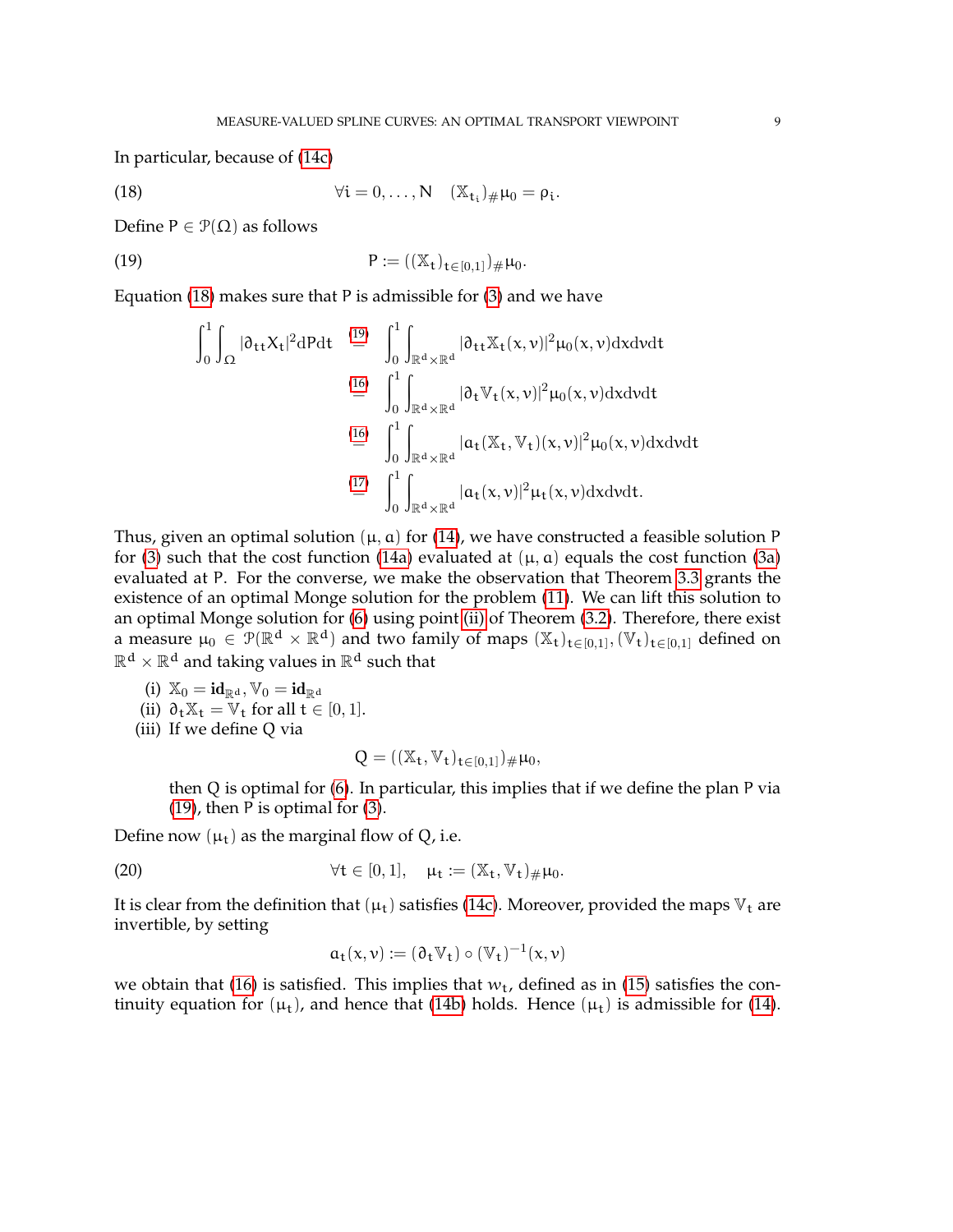With a similar argument as above, we get

$$
\int_{0}^{1} \int_{\mathbb{R}^{d} \times \mathbb{R}^{d}} |a_{t}(x,v)|^{2} \mu_{t}(x,v) dx dv dt. \stackrel{\text{(20)}}{=} \int_{0}^{1} \int_{\mathbb{R}^{d} \times \mathbb{R}^{d}} |a_{t}(\mathbb{X}_{t}, \mathbb{V}_{t})(x,v)|^{2} \mu_{0}(x,v) dx dv dt
$$
\n
$$
\stackrel{\text{(16)}}{=} \int_{0}^{1} \int_{\mathbb{R}^{d} \times \mathbb{R}^{d}} |\partial_{t} \mathbb{V}_{t}(x,v)|^{2} \mu_{0}(x,v) dx dv dt
$$
\n
$$
\stackrel{\text{(16)}}{=} \int_{0}^{1} \int_{\mathbb{R}^{d} \times \mathbb{R}^{d}} |\partial_{t t} \mathbb{X}_{t}(x,v)|^{2} \mu_{0}(x,v) dx dv dt
$$
\n
$$
\stackrel{\text{(17)}}{=} \int_{0}^{1} \int_{\Omega} |\partial_{t t} X_{t}|^{2} dP dt
$$

Thus, starting for a particular optimal solution P for [\(3\)](#page-3-2) (precisely the one associated to the Monge solution of [\(6\)](#page-4-2)), we have constructed an admissible solution ( $\mu$ ,  $\alpha$ ) for [\(14\)](#page-7-1) such that the cost function [\(3a\)](#page-3-3) evaluated at P equals the cost function [\(14a\)](#page-7-6) evaluated at  $(\mu, a).$ 

#### <span id="page-9-1"></span>5. A RIEMANNIAN GEOMETRY APPROACH

<span id="page-9-0"></span>There exist different approaches to the problem of interpolating smoothly data on a Riemannian manifold; in the upcoming discussion we shall follow the *intrinsic approach*, see [\[13\]](#page-21-7), [\[5\]](#page-20-3) and [\[17\]](#page-21-8) for infinite-dimensional manifolds. Consider data  $(t_i, x_i)_{i=0,\dots,N} \subseteq$  $[0, 1] \times M$ , where M is a Riemannian manifold whose Levi-Civita connection is  $\nabla$ . Then, Holladay's theorem suggests to define the interpolating spline as the optimizer for

(21) 
$$
\inf_{X} \int_{0}^{1} \langle \nabla_{\dot{X}_{t}} \dot{X}_{t}, \nabla_{\dot{X}_{t}} \dot{X}_{t} \rangle dt X \in H^{2}([0, 1]; M), X_{t_{i}} = x_{i} \quad i = 0, ..., N.
$$

In a seminal paper [\[14\]](#page-21-3), Otto discovered that the metric space  $(\mathcal{P}_2(\mathbb{R}^d), W_2(\cdot,\cdot))$  can be looked at almost as an infinite dimensional Riemannian manifold. In the next subsection we shall present a formal construction of the Riemannian metric for  $(\mathcal{P}_2(\mathbb{R}^d)$  (often called the Otto metric). But our claims will not be rigorously detailed and our treatment of the subject will only be partial; to gain a deeper insight we refer the reader to Otto's paper and, in addition, to [\[9\]](#page-21-9),[\[1\]](#page-20-0),[\[11\]](#page-21-10),[\[18\]](#page-21-11).

5.1. **The Riemannian metric of optimal transport.** Aim of this subsection is to define formally a kind of Riemannian metric on  $\mathcal{P}_2(\mathbb{R}^{\overline{d}})$  for which displacement interpolations [\[12\]](#page-21-6) are constant speed geodesics. The construction begins by identifying the tangent space at ρ with the space of square integrable gradient vector fields. The identification is possible thanks to Brenier's theorem [\[4\]](#page-20-4). This space is

$$
\mathbf{T}_{\rho}:=\overline{\{\nabla\phi;\phi\in C_{c}^{\infty}\}}^{L^{2}(\rho)}.
$$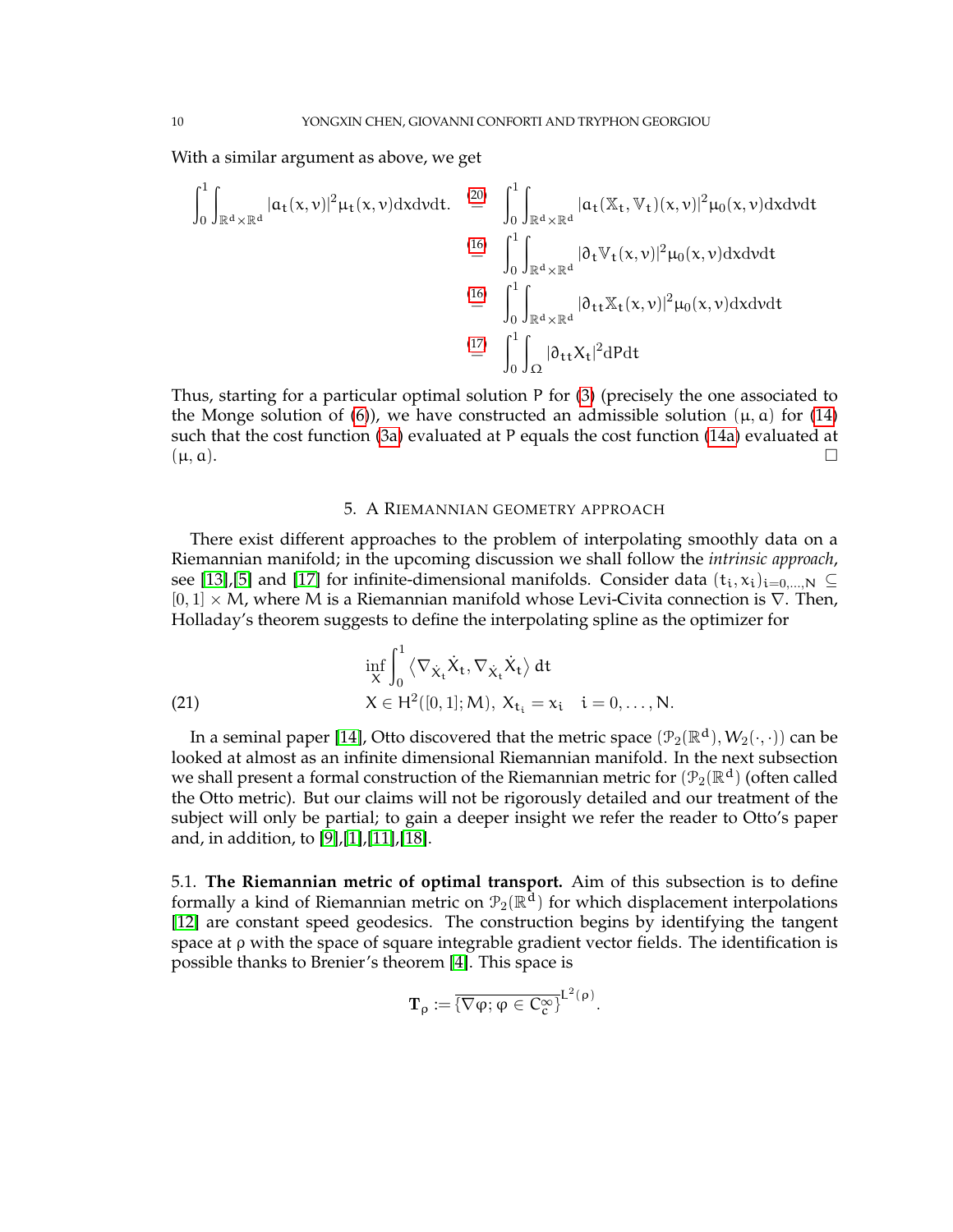The second step is to define the first derivative (velocity field)  $v_t \in T_{\rho_t}$  of a curve  $(\rho_t)$ through the continuity equation

$$
\partial_t \rho_t + \nabla \cdot (\nu_t \rho_t) = 0, \quad \nu_t \in \mathbf{T}_{\rho_t}.
$$

Then, one defines the Riemannian metric by means of the  $L^2$  product

(22) 
$$
\langle \nabla \phi, \nabla \psi \rangle_{\mathbf{T}_{\rho}} := \int_{\mathbb{R}^d} \langle \nabla \phi(x), \nabla \psi(x) \rangle \, \rho(x) dx,
$$

where  $\langle .,.\rangle$  stands for the standard inner product on  $\mathbb{R}^d$ . The Benamou-Brenier formula [\(BB\)](#page-7-8) establishes that the displacement interpolation is a constant speed geodesic for this Riemannian structure, as it minimizes the energy functional among all curves with a given start and end. If we denote  $\nabla ^{W_{2}}$  the Levi Civita connection associated with the Riemannian metric, it turns out that, if  $(\rho_t)$  is a smooth curve and  $(\nu_t)$  its velocity field, then the covariant derivative of  $(v_t)$  along  $(\rho_t)$  is given by the formula (see e.g. [\[1,](#page-20-0) Example 6.7])

<span id="page-10-1"></span><span id="page-10-0"></span>
$$
\nabla_{\nu_t}^{W_2} \nu_t = \partial_t \nu_t + \frac{1}{2} \nabla |\nu_t|^2 \in \mathbf{T}_{\rho_t}.
$$

Thus, we have

(23) 
$$
\langle \nabla_{\nu_t}^{W_2} \nu_t, \nabla_{\nu_t}^{W_2} \nu_t \rangle_{\mathbf{T}_{\rho_t}} = \int_{\mathbb{R}^d} \left| \partial_t \nu_t + \frac{1}{2} \nabla |\nu_t|^2 \right|^2 \rho_t(x) dx.
$$

5.2. **An alternative definition for measure-valued splines.** In view of [\(21\)](#page-9-1) and [\(23\)](#page-10-0) it would be natural to define measure-valued splines by looking at

(24a) 
$$
\inf_{\rho,\nu}\int_0^1\int_{\mathbb{R}^d}\left|\partial_t\nu_t+\frac{1}{2}\nabla|\nu_t|^2\right|^2(x)\rho_t(x)\mathrm{d}x\mathrm{d}t
$$

(24b) 
$$
\partial_t \rho_t(x) + \nabla \cdot (\nu_t \rho_t)(x) = 0, \quad \nu_t \in \mathbf{T}_{\rho_t}
$$

(24c) 
$$
(\rho_t) \in H^2([0,1]; \mathcal{P}_2(\mathbb{R}^d)), \ \rho_{t_i} = \rho_i, \quad i = 0, \dots, N,
$$

where the space  $H^2([0,1]; \mathcal{P}_2(\mathbb{R}^d))$  should be properly defined using the notions of absolutely continuous and regular curve ([\[1,](#page-20-0) Ch. 6]). Clearly the problem [\(24\)](#page-10-1) looks rather different from [\(14\)](#page-7-1), and therefore, it should not be equivalent to [\(3\)](#page-3-2). However, it seems that, although different, the two problems are strongly related: in the next subsection, we shall provide a heuristic showing that [\(3\)](#page-3-2) can be viewed as a relaxation of [\(24\)](#page-10-1).

5.3. **The problem** [\(24\)](#page-10-1) **and the Monge formulation of** [\(3\)](#page-3-2)**.** We have seen that Monge solutions exist for the relaxation [\(11\)](#page-5-1). Using point [\(ii\)](#page-5-2) of Theorem [3.2,](#page-5-3) those Monge solutions can be lifted to path space to obtain Monge solutions for [\(6\)](#page-4-2). However, a Monge solution for [\(3\)](#page-3-2) has a different structure. A Monge solution for [\(3\)](#page-3-2) is a plan P for which there exist a family of maps  $\mathbb{X}_t : \mathbb{R}^d \to \mathbb{R}^d$  such that

<span id="page-10-2"></span>(25) 
$$
P := ((\mathbb{X}_{t})_{t \in [0,1]})_{\#} \rho_{0}.
$$

It is important to note the difference between [\(25\)](#page-10-2) and [\(19\)](#page-8-1). Here, the maps  $\mathbb{X}_t$  are defined on  $\mathbb{R}^d$  and  $\rho_0 \in \mathcal{P}(\mathbb{R}^d)$ ; there the maps  $\mathbb{X}_t$  are defined on  $\mathbb{R}^d \times \mathbb{R}^d$  and  $\mu_0 \in \mathcal{P}(\mathbb{R}^d \times \mathbb{R}^d)$ .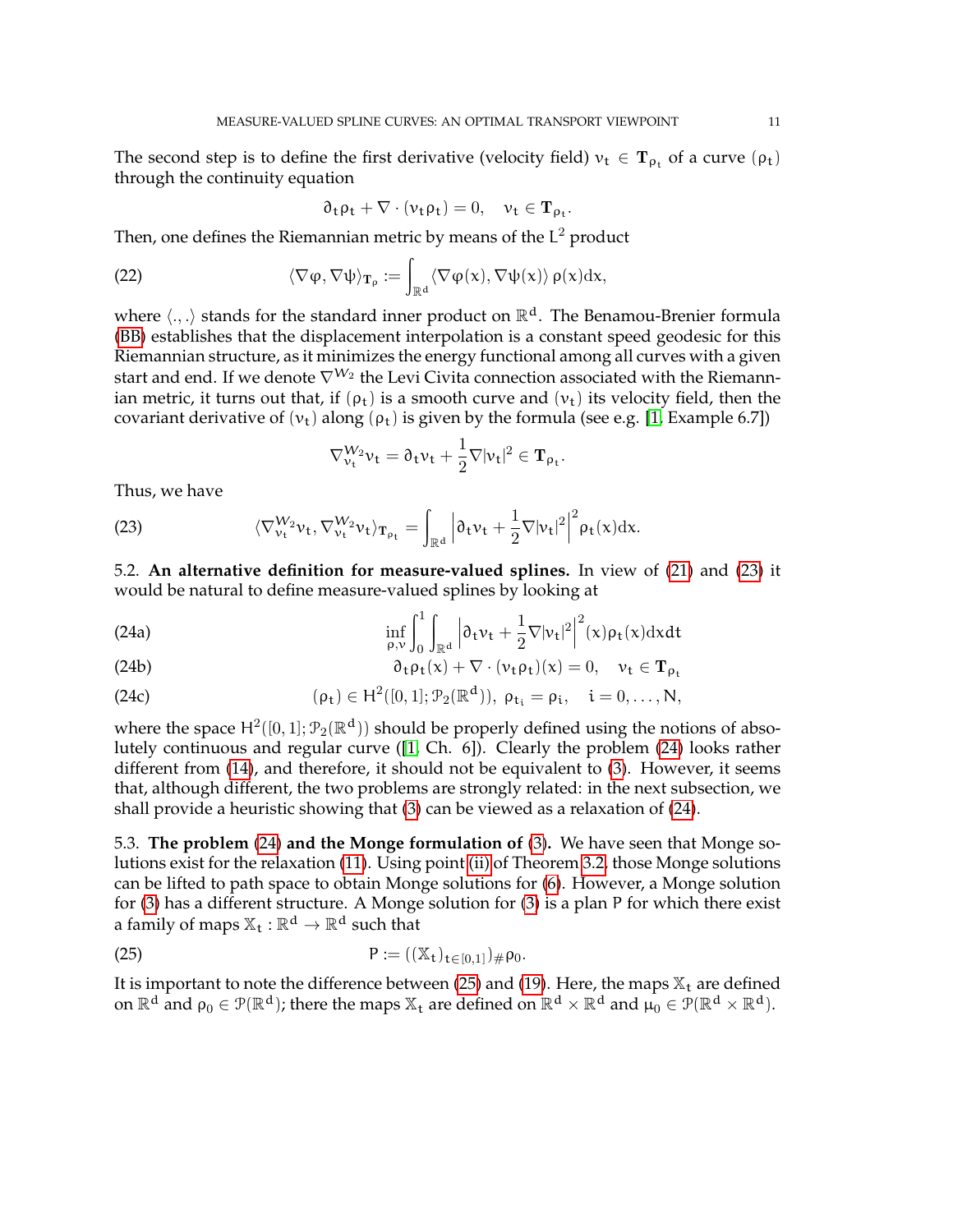Let us now present a heuristic connecting [\(24\)](#page-10-1) with the Monge formulation of [\(3\)](#page-3-2). Consider a solution ( $\rho$ ,  $\nu$ ) for [\(24\)](#page-10-1), and defines the maps  $\mathbb{X}_t$  via

(26) 
$$
\partial_t \mathbb{X}_t(x) = \nu_t(\mathbb{X}_t(x)), \quad \mathbb{X}_0(x) = x.
$$

and P through [\(25\)](#page-10-2). These are the flow maps for the velocity field  $(v_t)$  on  $\mathbb{R}^d$  and satisfy

$$
(\mathbb{X}_{t})_{\#}\rho_{0}=\rho_{t}
$$

Therefore, P is admissible for [\(3\)](#page-3-2) and we have

<span id="page-11-2"></span><span id="page-11-1"></span>
$$
\int_{0}^{1} \int_{H^{2}} |\partial_{tt} X_{t}|^{2} dP dt \stackrel{(25)}{=} \int_{0}^{1} \int_{\mathbb{R}^{d}} |\partial_{tt} X_{t}(x)|^{2} \rho_{0}(x) dx dt
$$
\n
$$
\stackrel{(26)}{=} \int_{0}^{1} \int_{\mathbb{R}^{d}} |\partial_{t} v_{t}(X_{t}(x))|^{2} \rho_{0}(x) dx dt
$$
\n
$$
\stackrel{(26)}{=} \int_{0}^{1} \int_{\mathbb{R}^{d}} |\partial_{t} v_{t} + D_{v_{t}} v_{t}|^{2} (X_{t}(x)) \rho_{0}(x) dx dt
$$
\n
$$
= \int_{0}^{1} \int_{\mathbb{R}^{d}} |\partial_{t} v_{t} + \frac{1}{2} \nabla |v_{t}|^{2} |^{2} (X_{t}(x)) \rho_{0} dx dt
$$
\n
$$
\stackrel{(27)}{=} \int_{0}^{1} \int_{\mathbb{R}^{d}} |\partial_{t} v_{t} + \frac{1}{2} \nabla |v_{t}|^{2} |^{2} (x) \rho_{t}(x) dx dt,
$$

where we denoted by  $D_{\nu_t}\nu_t$  the Jacobian of the vector field  $\nu_t$  applied to  $\nu_t$ . Since  $\nu_t$  is of gradient type, we have indeed  $D_{\nu_t}\nu_t = \frac{1}{2}\nabla |\nu_t|^2$ . Thus, we have seen that, to a solution of [\(24\)](#page-10-1) we can associate a Monge solution for [\(3\)](#page-3-2) and the cost of the two solutions for their respective problems is identical. To conclude that the two problems are equivalent, we should reverse this last statement. But to do this, we should know that we can w.l.o.g consider Monge solutions [\(25\)](#page-10-2) where the maps  $\mathbb{X}_t$  are the flow maps for a *gradient* vector field. We do not know, at the moment, whether this is true or not. If we remove the constraint  $v_t \in T_{\rho_t}$  from [\(24\)](#page-10-1), then it is natural to conjecture that (24) and the Monge formulation of [\(3\)](#page-3-2) are equivalent.

#### 6. PROOFS

<span id="page-11-0"></span>*Proof of theorem* [3.1.](#page-4-0) We first prove that [\(ii\)](#page-4-3) $\Rightarrow$ [\(i\).](#page-4-4) Let  $\hat{P}$  be as in [\(ii\),](#page-4-3) P any other admissible probability measure for [\(3\)](#page-3-2) and  $\pi := (X_{\mathcal{J}})_\#$ P. Observe that, since P is supported on H<sup>2</sup> we have that  $\omega$  is almost surely an admissible path for the problem [\(1\)](#page-2-1) for the choices  $x_i = X_{t_i}(\omega)$ . Therefore

<span id="page-11-3"></span>(28) 
$$
P-a.s. \quad \int_0^1 |\partial_{tt} X_t|^2 dt \geqslant \int_0^1 |\partial_{tt} S_t(X_T)|^2 dt,
$$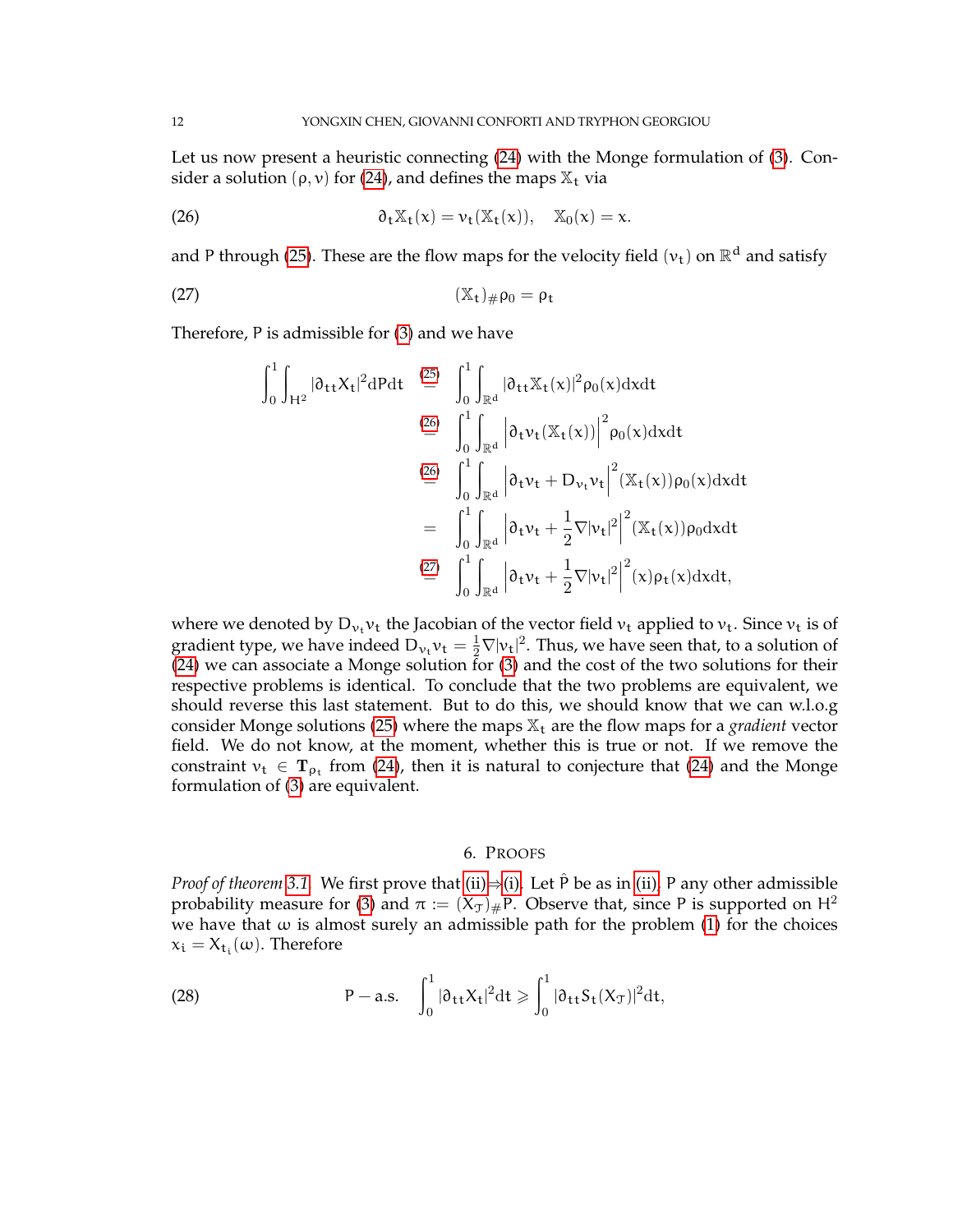where we recall that  $X_{\mathcal{T}} = (X_{t_0},...,X_{t_N})$  and  $S(x_0,...,x_N)$  is the natural interpolating spline. Using this, we get

<span id="page-12-1"></span>(29)  
\n
$$
\int_0^1 \int_{\Omega} |\partial_{tt} X_t|^2 dP dt \ge \int_0^1 \int_{\Omega} |\partial_{tt} S_t(X_T)|^2 dP dt
$$
\n
$$
= \int_{\Omega} \mathcal{C}(X_T) dP
$$
\n
$$
= \int_{\mathcal{C}} \mathcal{C}(x_0, ..., x_N) d\pi
$$
\n(30)  
\n
$$
\ge \int_{\Omega} \mathcal{C}(x_0, ..., x_N) d\hat{\pi}
$$

where the last inequality comes from the optimality of  $\hat{\pi}$ . On the other hand, since  $\hat{P}(S_3^0)$  = 1, we have that

<span id="page-12-0"></span>
$$
\hat{P}-a.s.,\quad X_\cdot=S_\cdot(X_\mathcal{T})
$$

Thus,

(31)  
\n
$$
\int_0^1 \int_{\Omega} |\partial_{tt} X_t|^2 d\hat{P} dt = \int_0^1 \int_{\Omega} |\partial_{tt} S_t(X_T)|^2 d\hat{P} dt
$$
\n
$$
= \int_{\Omega} \mathcal{C}(X_T) d\hat{P}
$$
\n
$$
= \int \mathcal{C}(x_0, \dots, x_N) d\hat{\pi},
$$

which proves that  $\hat{P}$  is an optimal solution for [\(3\)](#page-3-2).

Let us now prove [\(i\)](#page-4-4) $\Rightarrow$  [\(ii\).](#page-4-3) Let  $\hat{P}$  an optimal measure for [\(3\)](#page-3-2), and assume that  $\hat{P}(\mathcal{S}_3^0) < 1$ . Consider the Markov kernel  $K$ 

<span id="page-12-3"></span>
$$
\mathcal{K}: \mathbb{R}^{d \times (N+1)} \times \mathcal{B}(\Omega) \to [0,1], \quad \mathcal{K}(x_0,\ldots,x_N,A) = \begin{cases} 1, & \text{if } S_{\cdot}(x_0,\ldots,x_N) \in A \\ 0, & \text{otherwise} \end{cases}
$$

and define  $P^*$  by composing  $\hat{\pi}$  with  $\mathcal K$ 

(32) 
$$
P^*(A) = \int \mathcal{K}(x_0, \dots, x_N, A) d\hat{\pi}.
$$

By construction, we have that  $P^*(S_3^0) = 1$  and that  $(X_{\mathcal{T}})_\# P^* = \hat{\pi}$ . Thus, arguing as in [\(31\)](#page-12-0) we obtain that

<span id="page-12-2"></span>(33) 
$$
\int_0^1 \int_{\Omega} |\partial_{tt} X_t|^2 dP^* dt = \int \mathcal{C}(x_0, \dots, x_N) d\hat{\pi}.
$$

Moreover, we have that [\(28\)](#page-11-3) holds under  $\hat{\mathsf{P}}$  since  $\hat{\mathsf{P}}$  is admissible for [\(3\)](#page-3-2) and since  $\hat{\mathsf{P}}(\mathcal{S}_3^0) < 1$ we also have the strict inequality in  $(28)$  holds with positive probability under  $\hat{P}$ . Arguing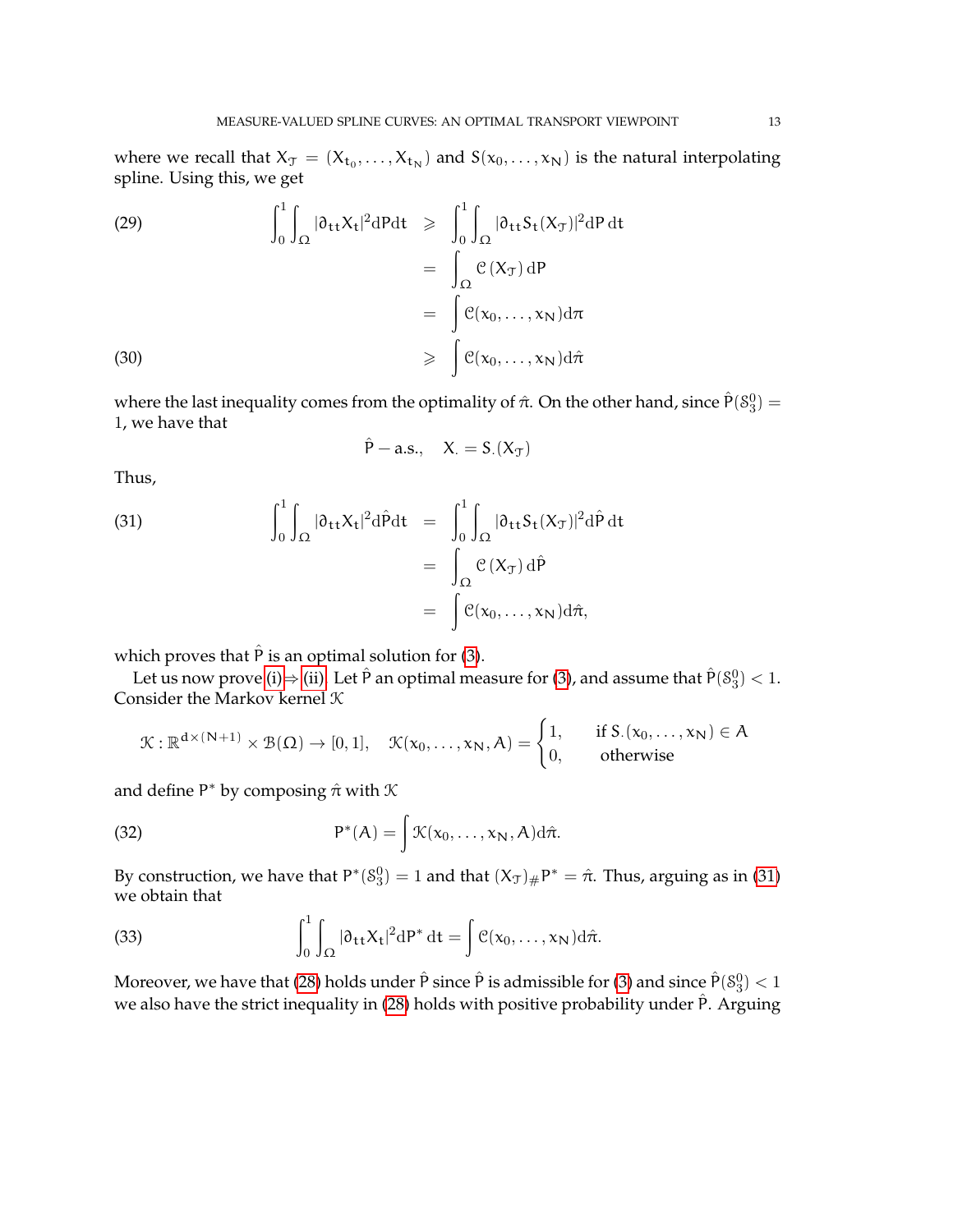as in [\(29\)](#page-12-1), we obtain, with minimal changes,

$$
\int_0^1 \int_{\Omega} |\mathfrak{d}_{\mathsf{t}\mathsf{t}} X_{\mathsf{t}}|^2 \mathrm{d} \hat{P} \mathrm{d} \mathsf{t} > \int \mathfrak{C}(x_0,\ldots,x_N) \mathrm{d} \hat{\pi}.
$$

This last inequality, toghether with [\(33\)](#page-12-2) contradicts the optimality of Pˆ. Thus, it must be that  $\hat{P}(S_3^0) = 1$ , which also implies that  $P = P^*$ . Arguing again as above, it is easy to see that

$$
\int_0^1 \int_{\Omega} |\partial_{tt} X_t|^2 d\hat{P} dt = \int \mathcal{C} (x_0, \dots, x_N) d\hat{\pi}
$$

Assume now that  $\hat{\pi}$  is not an optimal measure for [\(5\)](#page-4-1). Then there exists  $\pi^*$  which is admissible and performs better than  $\hat{\pi}$ . We can again define P<sup>\*</sup> as in [\(32\)](#page-12-3) replacing  $\hat{\pi}$ with  $\pi^*$ . Reasoning as in the previous cases we get

$$
\int_0^1 \int_{\Omega} |\partial_{tt} X_t|^2 d\hat{P} dt \geqslant \int \mathcal{C}(x_0, \dots, x_N) d\hat{\pi}
$$

$$
> \int \mathcal{C}(x_0, \dots, x_N) d\pi^* = \int_0^1 \int_{\Omega} |\partial_{tt} \omega_t|^2 dP^* dt,
$$

which contradicts the optimality of  $\hat{P}$ . Thus, it must be that  $\hat{\pi}$  is optimal for [\(5\)](#page-4-1). The proof that [\(i\)](#page-4-4) $\Rightarrow$ [\(ii\)](#page-4-3) is now concluded.

Finally, let us show that an optimal solution to [\(3\)](#page-3-2) exists. Notice that the function  $\mathcal C$  is a quadratic form and therefore an optimal solution  $\hat{\pi}$  to [\(5\)](#page-4-1) always exists. The proof of this is straightforward adaptation of the proof of [\[1,](#page-20-0) Th 1.5]. If we construct  $\hat{P}$  as in [\(32\)](#page-12-3), then the implicaton [\(ii\)](#page-4-3) $\Rightarrow$ [\(i\)](#page-4-4) yields the conclusion.

<span id="page-13-0"></span>*Proof of Lemma [3.1.](#page-5-4)* Consider the problem obtained by looking only at the time interval  $[t_i, t_{i+1}], i.e.$ 

(34a) 
$$
\inf_{X,V} \int_{t_i}^{t_{i+1}} |\dot{V}_t|^2 dt
$$

(34b) 
$$
(X, V) \in H^1([t_i, t_{i+1}]; \mathbb{R}^d) \times H^1([t_i, t_{i+1}]; \mathbb{R}^d)
$$

(34c) 
$$
\dot{X}_t = V_t, \quad \forall t \in [t_i, t_{i+1}]
$$

$$
X_{t_j} = x_j \quad j = i, i+1,
$$

$$
V_{t_j} = v_j, \quad j = i, i+1.
$$

Using a standard argument based on integration by parts it is seen that the optimal solution is the only admissible  $(\hat{X}^i, \hat{V}^i)$  such that  $\hat{X}^i \in \Pi_3([\mathsf{t}_i, \mathsf{t}_{i+1}])$ . A standard calculation then also proves that the optimal value for [\(34\)](#page-13-0) is  $(t_{i+1} - t_i)^{-1} c(x_i, x_{i+1}, v_i, v_{i+1})$ . More details can be found in Section [7.](#page-16-0) Next, we define

$$
\forall t\in [0,1]\quad \hat{X}_t:=\sum_{t=0}^{N-1}\hat{X}_t^t\mathbf{1}_{[t_i,t_{i+1})}(t)+\mathbf{x}_{t_N}\mathbf{1}_{t=1}
$$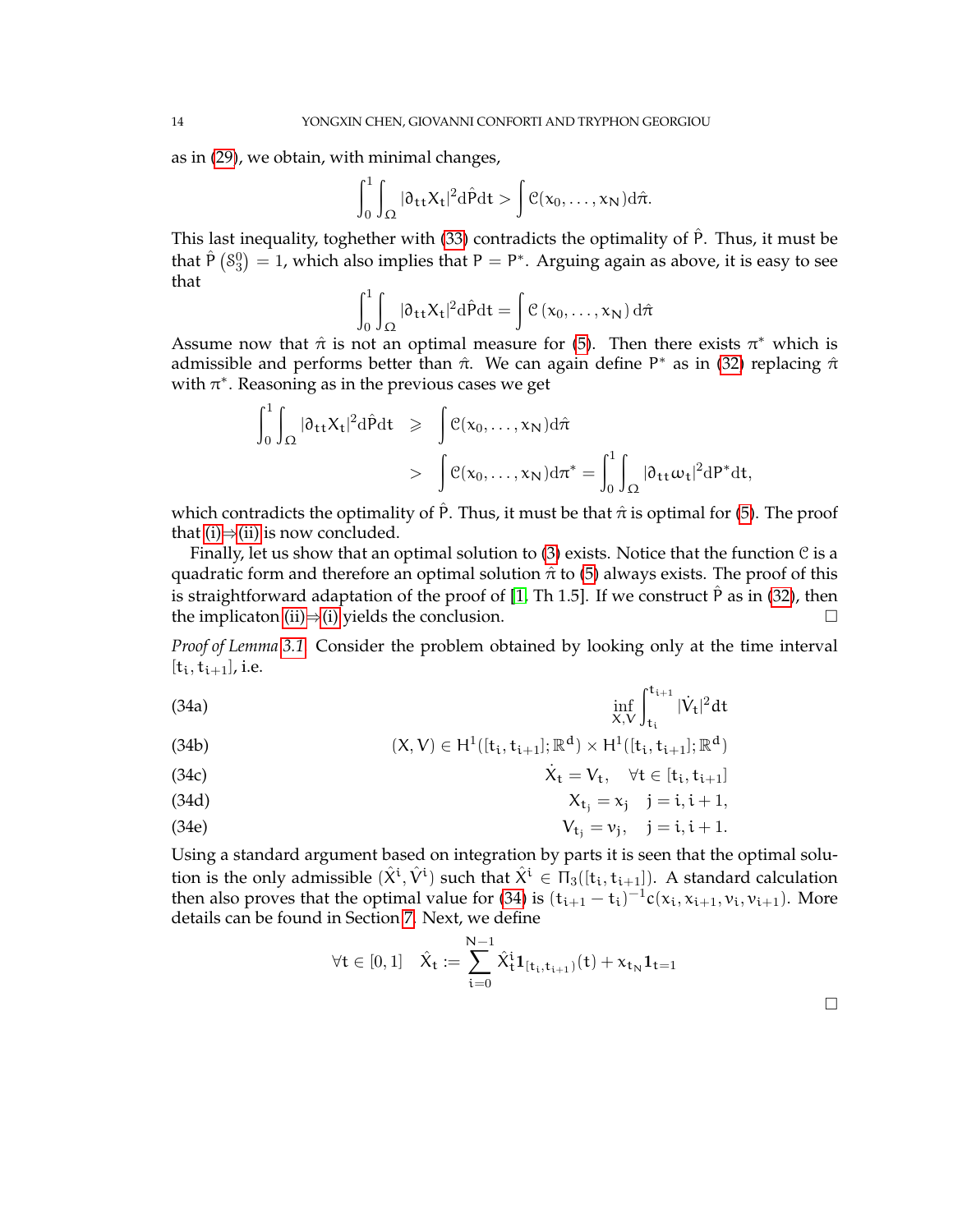By construction,  $\hat{X}$  of class  $C^1$  on  $[0, 1]$  and on each interval  $[t_i, t_{i+1}]$  the second derivative exists and is bounded. This implies that  $\hat{X}$  is in  $H^2([0,1];\mathbb{R}^d)$ , and that  $(\hat{X},\hat{V})$  is admissible for [\(7\)](#page-5-5), where we set  $\hat{V} := \hat{X}$ . The optimality follows observing that for any other admissible solution  $(X, V)$  we have, using the optimality of  $(\hat{X}^{\mathfrak{i}}, \hat{V}^{\mathfrak{i}})$ 

$$
\int_0^1 |\dot{V}_t|^2 \mathrm{d} t = \sum_{i=0}^{N-1} \int_{t_i}^{t_{i+1}} |\dot{V}_t|^2 \mathrm{d} t \geqslant \sum_{i=0}^{N-1} \int_{t_i}^{t_{i+1}} |\dot{\hat{V}}_t^i|^2 \mathrm{d} t = \int_0^1 |\dot{\hat{V}}_t|^2 \mathrm{d} t.
$$

This shows that  $(\hat{X}, \hat{V})$  is optimal, from which [\(8\)](#page-5-6) follows. [\(10\)](#page-5-0) follows from (8) and Holladay's Theorem.

*Proof of Theorem [3.2.](#page-5-3)* In view of Lemma [3.1,](#page-5-4) the proof of this theorem is a straightforward adaptation of that of Theorem [3.1.](#page-4-0)  $\Box$ 

*Proof of Propostion* [3.1.](#page-6-1) Let us make the preliminary observations that, because of [\(10\)](#page-5-0), if  $\pi$ is admissible for [\(5\)](#page-4-1), and we define

<span id="page-14-0"></span>(35) 
$$
\gamma := (X_0, \ldots, X_N, \mathbb{V}(X_0, \ldots, X_N))_{\#} \pi,
$$

then we have

<span id="page-14-1"></span>(36) 
$$
\int c(x_0, \ldots, x_N) d\pi = \sum_{i=0}^{N-1} (t_{i+1} - t_i)^{-1} \int c(x_i, x_{i+1}, v_i, v_{i+1}) d\gamma.
$$

On the other hand, if  $\gamma$  is any admissible plan for [\(11\)](#page-5-1) and we define

<span id="page-14-3"></span>
$$
\pi := (X_0, \ldots, X_N)_{\# Y},
$$

then

<span id="page-14-2"></span>(38) 
$$
\int \mathcal{C}(x_0,\ldots,x_N) d\pi \leqslant \sum_{i=0}^{N-1} (t_{i+1}-t_i)^{-1} \int c(x_i,x_{i+1},\nu_i,\nu_{i+1}) d\gamma.
$$

We begin by proving [\(i\).](#page-6-2) Let  $\hat{\gamma}$  be optimal for [\(11\)](#page-5-1) and consider an admissible coupling  $\pi$ for [\(5\)](#page-4-1). Define  $\gamma$  through [\(35\)](#page-14-0). Then we have, by optimality of  $\hat{\gamma}$ 

$$
\int e(x_0,...,x_N) d\pi \stackrel{(36)}{=} \sum_{i=0}^{N-1} (t_{i+1} - t_i)^{-1} \int c(x_i, x_{i+1}, v_i, v_{i+1}) d\gamma
$$
  
\n
$$
\geqslant \sum_{i=0}^{N-1} (t_{i+1} - t_i)^{-1} \int c(x_i, x_{i+1}, v_i, v_{i+1}) d\hat{\gamma}
$$
  
\n
$$
\geqslant \int e(x_0,...,x_N) d\hat{\pi},
$$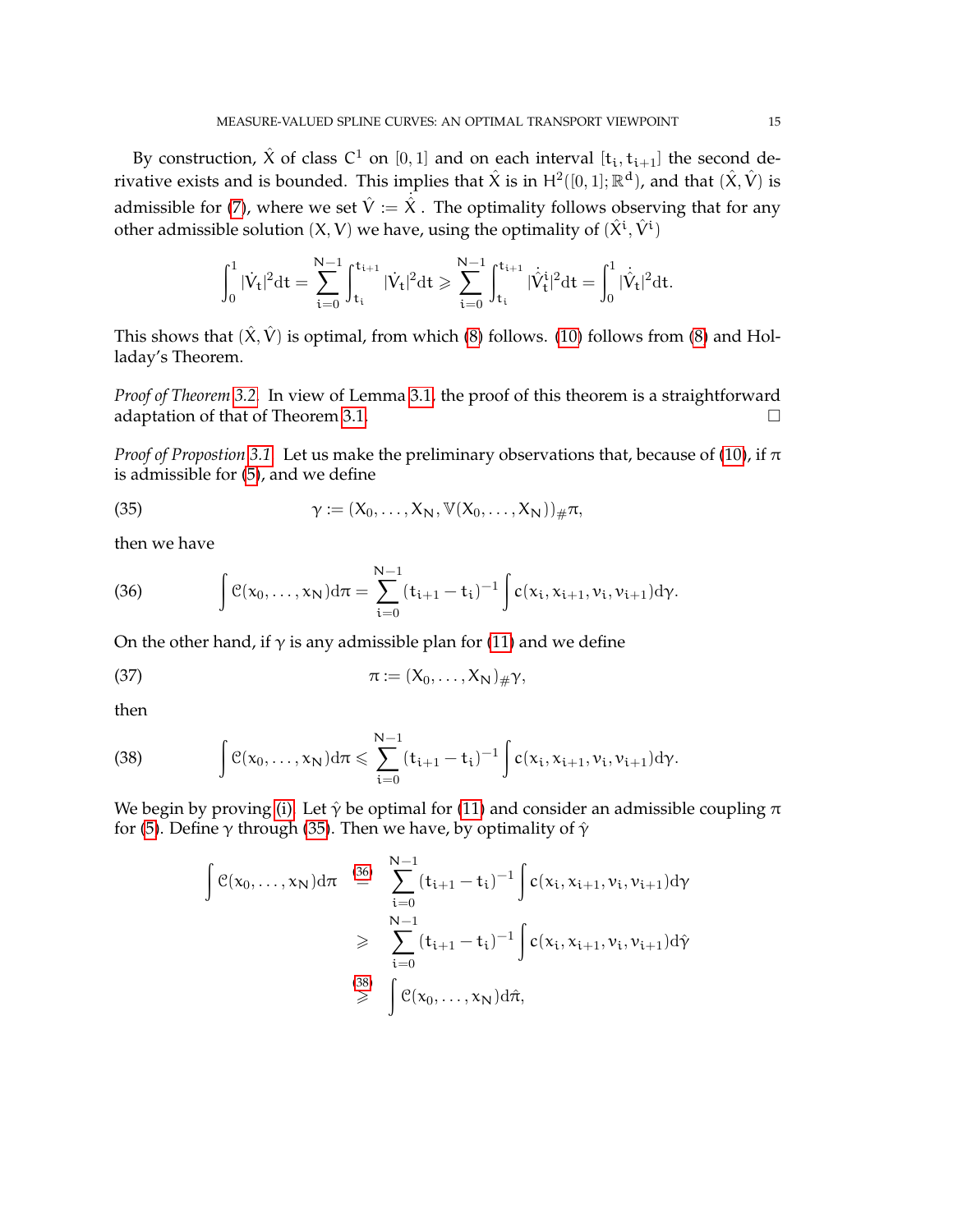and therefore  $\hat{\pi}$  is optimal for [\(4\)](#page-3-4). To prove [\(ii\),](#page-4-3) assume that  $\hat{\pi}$  is optimal for [\(5\)](#page-4-1) and let  $\gamma$ be admissible for [\(11\)](#page-5-1). Define  $\pi$  via [\(37\)](#page-14-3). Then we have, by optimality of  $\hat{\pi}$ 

$$
\sum_{i=0}^{N-1} (t_{i+1} - t_i)^{-1} \int c(x_i, x_{i+1}, v_i, v_{i+1}) d\gamma \stackrel{(38)}{\geq} \int c(x_0, ..., x_N) d\pi
$$
  

$$
\geq \int_{\frac{N-1}{i=0}}^{N-1} (t_{i+1} - t_i)^{-1} \int c(x_i, x_{i+1}, v_i, v_{i+1}) d\hat{\gamma},
$$

which yields the conclusion.

*Proof of Theorem* [3.3.](#page-6-0) Let  $\hat{\gamma}$  be optimal for [\(11\)](#page-5-1). For each  $i = 0, ..., N-1$  consider the reduced problem

<span id="page-15-0"></span>(39)  
\n
$$
\inf_{\pi} \int c(x_i, x_{i+1}, v_i, v_{i+1}) d\pi
$$
\n
$$
\pi \in \mathcal{P}(\mathbb{R}^{d \times 2} \times \mathbb{R}^{d \times 2}), \quad (X_j, V_j)_{\#} \pi = \hat{\gamma}_i, \quad j = i, i+1,
$$

where the projection maps  $X_j, V_j, j = i, i + 1$  are defined in the obvious way on  $\mathbb{R}^{d \times 2}$   $\times$  $\mathbb{R}^{d\times 2}$ . It is rather easy to see that the cost c satisfies the "twist condition" (A1) from [\[16\]](#page-21-2). See also [\[7\]](#page-21-12) for an alternative proof. Thus, since all the  $\hat{\gamma}_i$  are absolutely continuous, we can use [\[16,](#page-21-2) Th. 2.21] to conclude that there exists a unique solution  $\tilde{\pi}_i$  to [\(39\)](#page-15-0), and that the solution is in Monge form. Thus there exists a map  $F_i : \mathbb{R}^{d \times 2} \to \mathbb{R}^{d \times 2}$  such that

(40) 
$$
\tilde{\pi}_i ((X_{i+1}, V_{i+1}) = F_i (X_i, V_i)) = 1.
$$

For all  $i = 0, \ldots, N$ , define the maps  $(\varphi_i, \psi_i)$  via

(41) 
$$
(\phi_0, \psi_0) = (\mathbf{id}_{\mathbb{R}^d}, \mathbf{id}_{\mathbb{R}^d}), \quad (\phi_i, \psi_i) := F_{i-1} \circ (\phi_{i-1}, \psi_{i-1}),
$$

Next, define  $\tilde{\gamma}$  by

<span id="page-15-2"></span><span id="page-15-1"></span>
$$
\tilde{\gamma} = (\mathbf{id}_{\mathbb{R}^d}, \phi_1, \ldots, \phi_N, \mathbf{id}_{\mathbb{R}^d}, \psi_1, \ldots, \psi_N)_\# \hat{\gamma}_0.
$$

By construction  $\tilde{\gamma}$  is admissible for [\(11\)](#page-5-1) and that  $(X_i, V_i, X_{i+1}, V_{i+1})_{\#} \tilde{\gamma} = \tilde{\pi}_i$  for all  $i =$  $0, \ldots, N-1$ . Since for any i,  $\hat{\pi}_i := (X_i, V_i, X_{i+1}, V_{i+1}) \# \hat{\gamma}$  is admissible for [\(39\)](#page-15-0) we have

$$
\int c(x_i,x_{i+1},\nu_i,\nu_{i+1})\mathrm{d}\hat{\pi}_i\geqslant \int c(x_i,x_{i+1},\nu_i,\nu_{i+1})\mathrm{d}\tilde{\pi}_i.
$$

Assume now that  $\hat{\pi}_j \neq \tilde{\pi}_j$  for some j. Then, since [\(39\)](#page-15-0) admits a unique optimal solution we have:

$$
\int c(x_j,x_{j+1},\nu_j,\nu_{j+1})\mathrm{d}\hat{\pi}_j>\int c(x_j,x_{j+1},\nu_j,\nu_{j+1})\mathrm{d}\tilde{\pi}_j
$$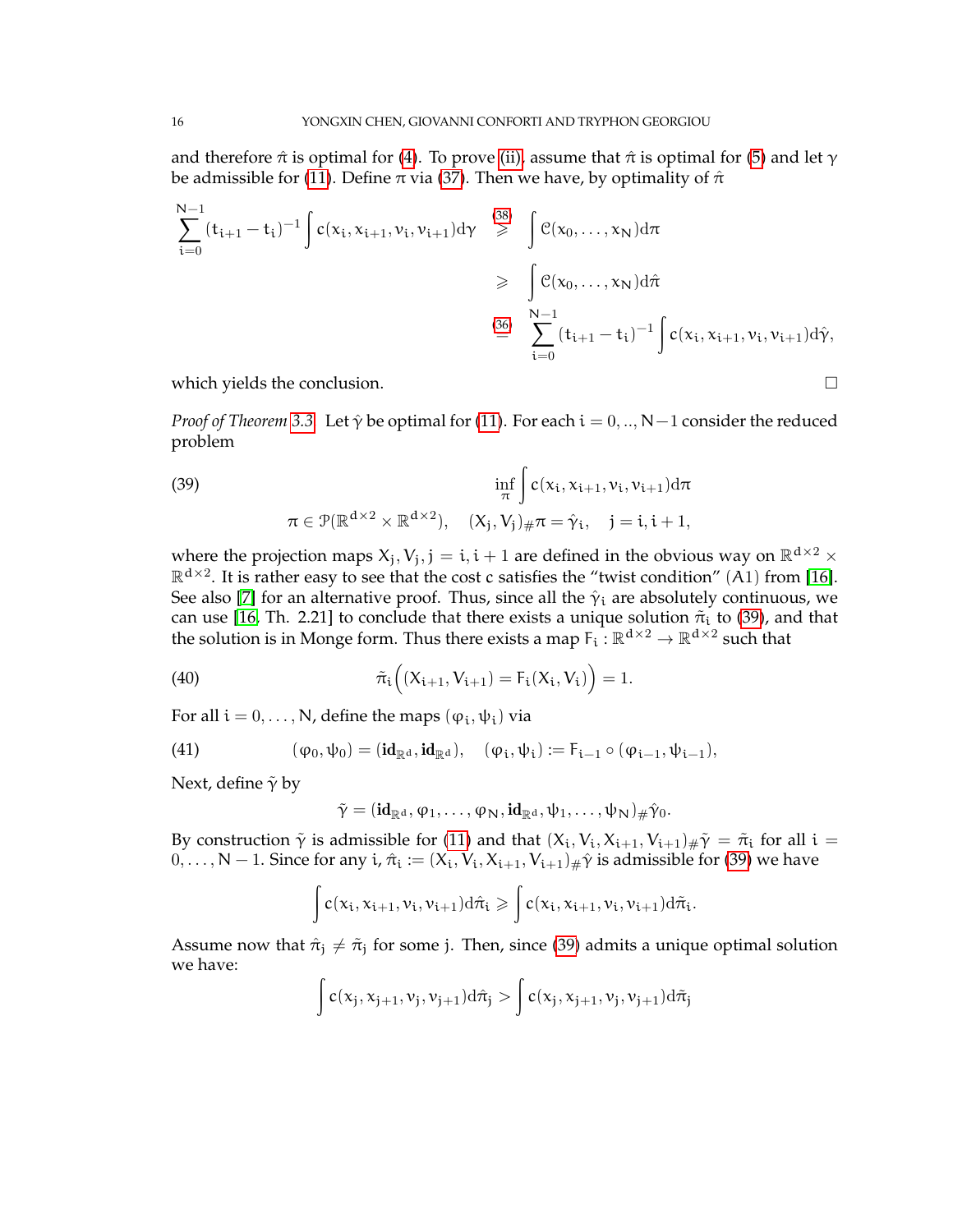But this would imply that

$$
\begin{array}{lcl} \displaystyle\sum_{i=0}^{N-1}(t_{i+1}-t_i)^{-1}\int c(x_i,x_{i+1},\nu_i,\nu_{i+1})d\hat{\gamma}&=&\displaystyle\sum_{i=0}^{N-1}(t_{i+1}-t_i)^{-1}\int c(x_i,x_{i+1},\nu_i,\nu_{i+1})d\hat{\pi}_i\\&=&\displaystyle\sum_{i=0}^{N-1}(t_{i+1}-t_i)^{-1}\int c(x_i,x_{i+1},\nu_i,\nu_{i+1})d\tilde{\pi}_i\\&=&\displaystyle\sum_{i=0}^{N-1}(t_{i+1}-t_i)^{-1}\int c(x_i,x_{i+1},\nu_i,\nu_{i+1})d\tilde{\gamma},\end{array}
$$

which contradicts the optimality of  $\hat{\gamma}$ . Therefore,  $\hat{\pi}_i = \tilde{\pi}_i$  for all i, which yields the con-clusion, using [\(40\)](#page-15-1) and [\(41\)](#page-15-2) recursively.  $\Box$ 

*Proof of Propositon* [3.2.](#page-6-3) We assume w.l.o.g.,  $t_1 - t_0 = t_2 - t_1$ . It can be computed explicitly that, up to a positive multiplying constant,  $\mathcal{C}(x_0, x_1, x_2) = |x_2 - 2x_1 + x_0|^2$ . Fix now a point  $\mathbf{x} = (x_0, x_1, x_2)$  in the support of an optimal solution  $\hat{\pi}$ . Combining Th. 2.3 and Eq. (3) from [\[15\]](#page-21-5) we obtain that if we denote  $q_+$  the number of positive eigenvalues of the block-matrix

$$
\begin{pmatrix} 0 & D_{x_0,x_1}\mathfrak{C}(\boldsymbol{x}) & D_{x_0,x_2}\mathfrak{C}(\boldsymbol{x}) \\ D_{x_1,x_0}\mathfrak{C}(\boldsymbol{x}) & 0 & D_{x_1,x_2}\mathfrak{C}(\boldsymbol{x}) \\ D_{x_2,x_0}\mathfrak{C}(\boldsymbol{x}) & D_{x_2,x_1}\mathfrak{C}(\boldsymbol{x}) & 0 \end{pmatrix}
$$

where  $D_{x_i,x_j}C(\mathbf{x})$  is the d  $\times$  d matrix given by  $(D_{x_i,x_j}C(\mathbf{x}))_{k1} = (\partial_{x_i^k,x_j^1}C)(\mathbf{x})$ , then the support of  $\pi$  is locally of dimension 3d – q<sub>+</sub> around **x**. Given the form of C we have that

$$
(D_{x_0,x_1}\mathcal{C}(\mathbf{x}))_{k1} = (D_{x_1,x_2}\mathcal{C}(\mathbf{x}))_{k1} = -4\delta_{k1}, \quad D_{x_0,x_2}\mathcal{C}(\mathbf{x}) = 2\delta_{k1}
$$

where  $\delta_{k}$  is the Kronecker delta. The conclusion then follows from a direct calculation.  $\Box$ 

### 7. THE GAUSSIAN CASE

<span id="page-16-0"></span>We specialize and discuss the case where all the marginal distributions are Gaussian distributions on  $\mathbb{R}^d$ , with the ith marginal  $\rho_i$  having mean  $\mathfrak{m}_i$  and covariance  $\Sigma_i$  for  $0 \leq$  $i \le N$ , denoted by  $\rho_i = N(m_i, \Sigma_i)$ . For simplicity, we take  $t_i = i, 0 \le i \le N$ . It turns out that the interplating one-time marginals are also Gaussian and, in fact, problem [\(3\)](#page-3-2) easily decouples into interpolating separately means and covariances. Dealing with the means requires constructing a cubic spline that interpolates only the means  $m_0, \ldots, m_N$ at the sample points. This cubic spline is denoted by  $m(t)$ ,  $0 \le t \le N$ . Interpolating the covariances requires solving a semidefinite program (SDP) as we explain next.

We cast the problem in phase space as already done in Section [3.2.](#page-4-5) A cubic spline  $X(\cdot)$ , which solves [\(1\)](#page-2-1), also solves

(42a) 
$$
\inf_{X,V} \int_0^N |\dot{V}_t|^2 dt
$$

(42b) 
$$
\dot{X}_t = V_t, X_{t_i} = x_i, 0 \leqslant i \leqslant N.
$$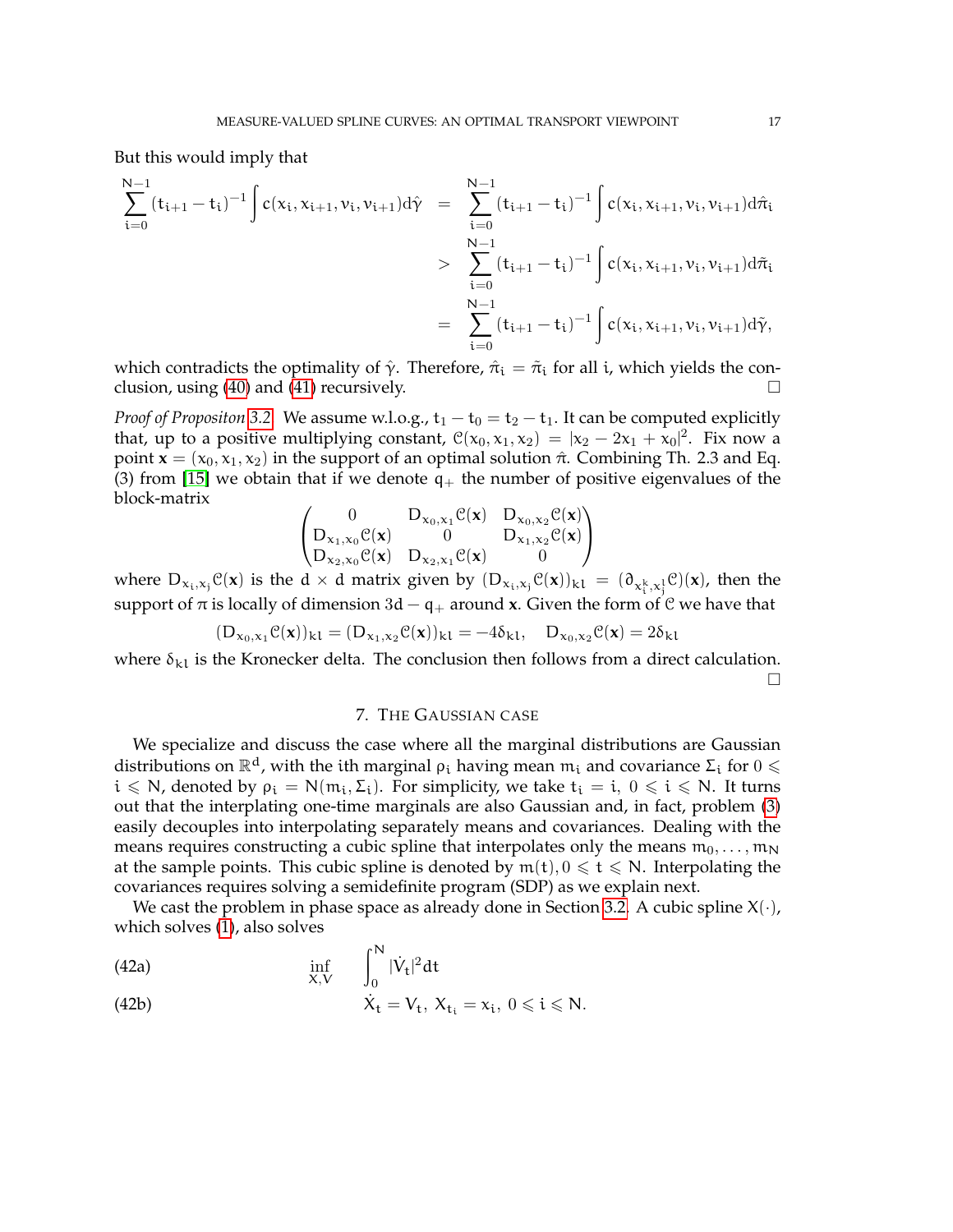The optimality conditions can be written in the form

$$
\dot{X}_t = V_t
$$
 (43a)

$$
\dot{V}_t = \Lambda_t
$$
 (43b)

(43c)  $\dot{\Lambda}_{t} = -M_{t}$ 

where Λ, Μ are Lagrange multipliers, and M is piecewise constant in the specified intervals; clearly,  $X \in \mathbb{C}^2$ .

Earlier, we indicated that the cost [\(8\)](#page-5-6), which involves all  $(x_i, v_i)$ 's, can be optimized over the  $v_i$ 's to derive  $\mathfrak{C}(x_0,\dots,x_\mathsf{N})$  in [\(10\)](#page-5-0), which is quadratic, say<sup>[2](#page-17-0)</sup>,

$$
\mathcal{C}(x_0, x_1, \cdots, x_N) = x^T R x
$$

for a positive semidefinite R and  $x = (x_0^T, \dots, x_N^T)^T$ , considering the  $x_i$ 's as column vectors.

Hence, our problem becomes

(44) 
$$
\inf \{ \mathbb{E} \{ X' R X \} \mid X = (X_{t_0}^T, \dots, X_{t_N}^T)^T \text{ with } X_{t_i} \sim \mathcal{N}(m_i, \Sigma_i), 0 \leqslant i \leqslant N \}
$$

over a choice of correlation between the  $X_{t_i}$ 's so that each is normal with the specified mean and covariance, and the cost is minimized. The minimum corresponds to iterpolating the means via a spline, as indicated earlier, and solving the SDP

(45) 
$$
\inf_{\Sigma \geq 0} \{ \text{Tr}(R\Sigma) \mid \Sigma(i, i) = \Sigma_i, 0 \leqslant i \leqslant N \}
$$

to obtain required correlations between different points in time. Thus, X can be taken to be Gaussian. Here,  $\Sigma(i, i)$  denotes successive  $d \times d$ -diagonal-block entries of the correlation matrix  $Σ$  of  $X$ .

An alternative formulation, which is easier to encode and compute, is to consider min-imizing directly [\(8\)](#page-5-6) over a choice of joint covariance of all  $(X_{t_i}, V_{t_i})'$ s, subject of course to the  $X_{t_i}$ 's being normal with the specified covariances. Indeed,  $c(x_i, x_{i+1}, v_i, v_{i+1})$  in [\(9\)](#page-5-7) takes the form

<span id="page-17-1"></span>
$$
(\xi_{i+1} - \Phi \xi_i)^T Q (\xi_{i+1} - \Phi \xi_i)
$$

where  $\xi_i = (x_i^T, v_i^T)^T$  and

$$
\Phi = \begin{bmatrix} 1 & 1 \\ 0 & 1 \end{bmatrix} \otimes I_d, \quad Q = \begin{bmatrix} 12 & -6 \\ -6 & 4 \end{bmatrix} \otimes I_d.
$$

Now, denoting  $\Xi_i = (X_i^T, V_i^T)^T$ ,

$$
\mathbb{E}\{\Xi_i\Xi_i^T\}=\hat{\Sigma}_i \quad \text{and} \quad \mathbb{E}\{\Xi_i\Xi_j^T\}=S_{i,j}
$$

for all i, j, the cost becomes

$$
\mathbb{E} \{ \sum_{i=0}^{N-1} c(x_i, x_{i+1}, \nu_i, \nu_{i+1}) \} = \sum_{i=0}^{N-1} \mathrm{Tr}(Q \hat{\Sigma}_{i+1} + \Phi^{\mathsf{T}} Q \Phi \hat{\Sigma}_{i} - 2 Q \Phi S_{i, i+1}).
$$

<span id="page-17-0"></span><sup>&</sup>lt;sup>2</sup>We denote by  $\mathsf{L}$  the "transpose of".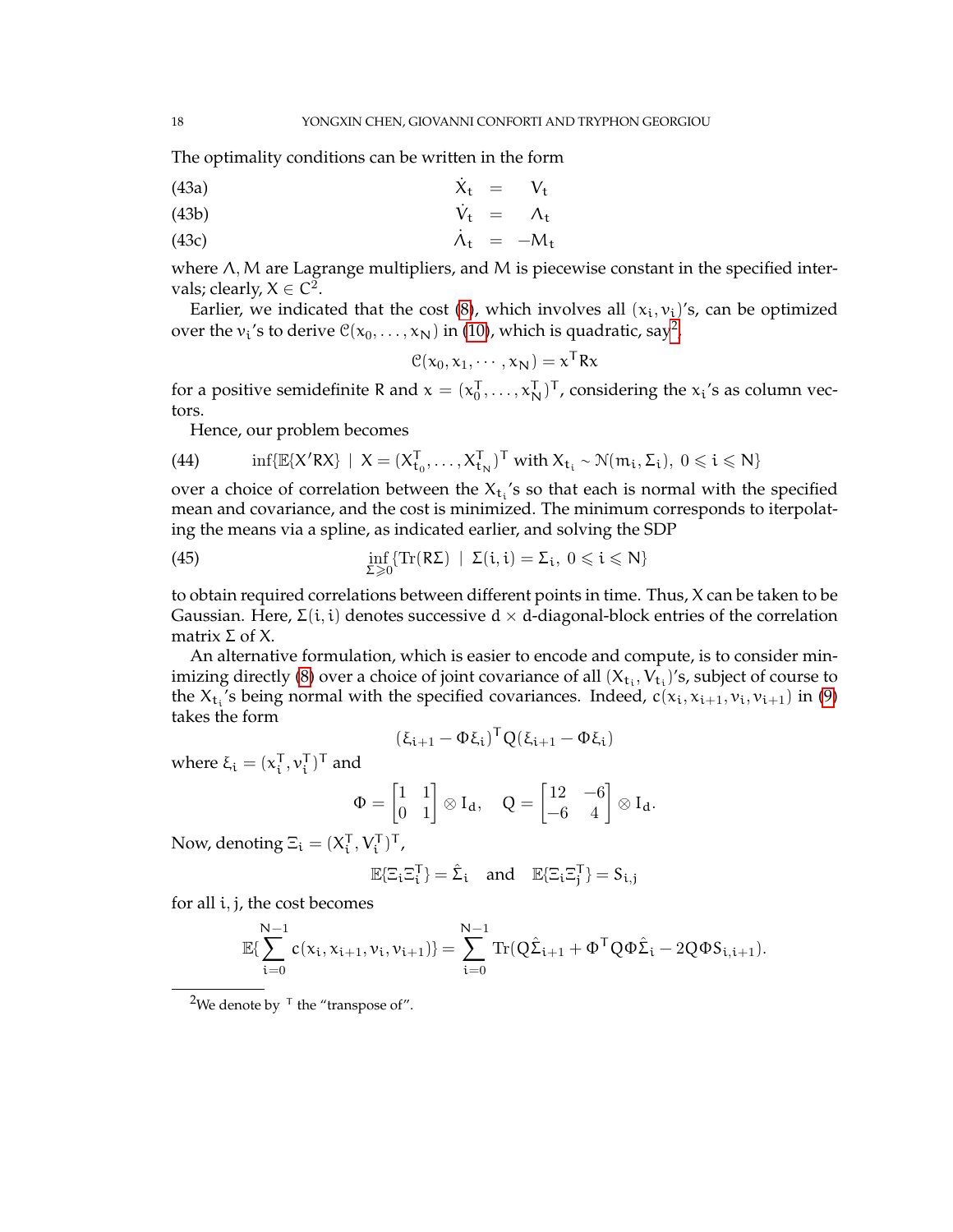The covariance of the vector of Ξ's will be denoted by

(46) 
$$
\hat{\Sigma} = \begin{bmatrix} \hat{\Sigma}_0 & S_{0,1} & \cdots & S_{0,N} \\ S_{0,1}^T & \hat{\Sigma}_1 & \cdots & S_{1,N} \\ \vdots & \vdots & \ddots & \vdots \\ S_{0,N}^T & S_{1,N}^T & \cdots & \hat{\Sigma}_N \end{bmatrix},
$$

<span id="page-18-3"></span>and the optimization in [\(11\)](#page-5-1) now becomes

<span id="page-18-0"></span>(47a) 
$$
c_{opt} = \inf \left\{ \sum_{i=0}^{N-1} \text{Tr}(Q\hat{\Sigma}_{i+1} + \Phi^{\mathsf{T}} Q \Phi \hat{\Sigma}_{i} - 2Q \Phi S_{i,i+1}) \mid \right\}
$$

(47b) 
$$
\hat{\Sigma}_{i} = \begin{bmatrix} \Sigma_{i} & A_{i} \\ A_{i}^{T} & B_{i} \end{bmatrix} \text{ and } \hat{\Sigma} \geq 0 \bigg\}.
$$

Interestingly, the constraint can be simplified and the problem becomes

<span id="page-18-1"></span>(48a) 
$$
c_{opt} = \inf \left\{ \sum_{i=0}^{N-1} \mathrm{Tr}(Q\hat{\Sigma}_{i+1} + \Phi^{\mathsf{T}}Q\Phi\hat{\Sigma}_{i} - 2QQ\Phi_{i,i+1}) \right\}
$$

(48b) 
$$
\begin{bmatrix} \hat{\Sigma}_i & S_{i,i+1} \\ S_{i,i+1}^T & \hat{\Sigma}_{i+1} \end{bmatrix} \geq 0, \ \hat{\Sigma}_i = \begin{bmatrix} \Sigma_i & A_i \\ A_i^T & B_i \end{bmatrix}.
$$

To see this, we first note that the cost is independent of  $S_{i,j}$  for  $|j - i| > 1$ . Moreover, [\(47b\)](#page-18-0) implies [\(48b\)](#page-18-1). Therefore, to show the equivalence, we need only to prove that for any  $\hat{\Sigma}_0,\ldots,\hat{\Sigma}_\mathsf{N},S_{0,1},\ldots,S_{\mathsf{N}-1,\mathsf{N}}$  satisfying [\(48b\)](#page-18-1) there always exists  $\hat{\Sigma}$  fulfilling [\(47b\)](#page-18-0). This can be done in a constructive manner. We construct a graphical model of  $N + 1$  random vectors  $\Xi_0, \Xi_1, \ldots, \Xi_N$  such that  $\Xi_{i+1}, \Xi_{i-1}$  are conditionally independent given  $\Xi_i$  for each i, i.e., that the probability density of these vectors factors

$$
p(\Xi_0,\Xi_1,\ldots,\Xi_N)=p(\Xi_0)p(\Xi_1\mid\Xi_0)\cdots p(\Xi_N\mid\Xi_{N-1}).
$$

In addition, we let p(Ξ<sub>0</sub>) be a Gaussian density with zero mean and covariance  $\hat{\Sigma}_0$ , and  $p(\Xi_{t+1}\mid\Xi_t)$  be a Gaussian density with mean  $S^{\sf T}_{i,i+1}\hat{\Sigma}_t^\dagger\Xi_t$  and covariance

<span id="page-18-2"></span>
$$
\hat{\Sigma}_{\mathfrak{i}+1} - S_{\mathfrak{i},\mathfrak{i}+1}^{\mathsf{T}} \hat{\Sigma}_{\mathfrak{i}}^{\dagger} S_{\mathfrak{i},\mathfrak{i}+1}.
$$

Here † denotes pseudo-inverse. Under [\(48b\)](#page-18-1), the above constructing process is valid. Now we observe that  $\Xi_{\mathfrak i}$  is a zero-mean Gaussian random vector with covariance  $\hat{\mathfrak L}_{\mathfrak i}$  and  $\mathbb{E}[\Xi_i \Xi_{i+1}^{\mathsf{T}}] = S_{i,i+1}$ . The proof follows by induction. Finally, let  $\hat{\Sigma}$  denote the covariance matrix of the random vector  $[\Xi_0^T, \Xi_1^T, \ldots, \Xi_N^T]^T$ . It follows that it satisfies [\(47b\)](#page-18-0).

The formulation [\(48\)](#page-18-2) is a SDP problem that can be solved efficiently for reasonably large size. The complexity scales linearly as the number N of marginals increase. This is the essential difference twith [\(45\)](#page-17-1), where the complexity scales as  $N^6$  in the worst case.

For fixed  $\hat{\Sigma}_i$ , minimizing the cost over  $S_{i,i+1}$  is equivalent to solving N separate generalized optimal mass transport problems [\[7\]](#page-21-12). Thus, the optimal solution induces a one-to-one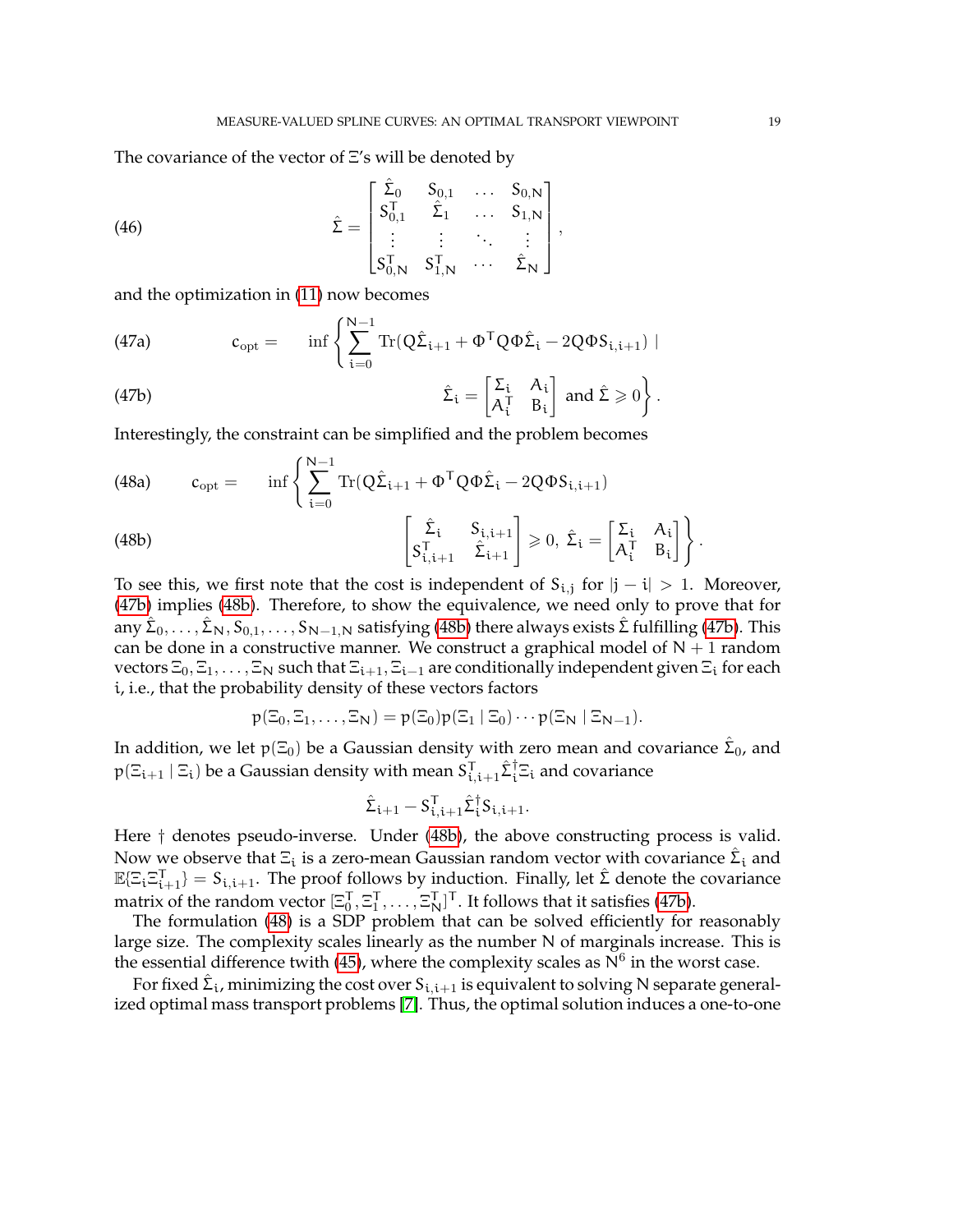linear map from  $\Xi_i$  to  $\Xi_{i+}$ , which implies that the 4d by 4d matrix

<span id="page-19-1"></span>(49) 
$$
\begin{bmatrix} \hat{\Sigma}_{i} & S_{i,i+1} \\ S_{i,i+1}^T & \hat{\Sigma}_{i+1} \end{bmatrix}
$$

is of rank at most 2d. Now we repeat the above constructing strategy when we proved the equivalence between [\(47b\)](#page-18-0) and [\(48b\)](#page-18-1). Since [\(49\)](#page-19-1) is of rank at most 2d, the relation between  $\Xi_{i+1}$  and  $\Xi_i$  is deterministic, and therefore the covariance corresponding to  $p(\Xi_{i+1} | \Xi_i)$ is 0, from which we deduce that the matrix  $\hat{\Sigma}$  that we constructed is of rank at most 2d. Hence, we have established the following statement.

**Lemma 7.1.** *There exists at least one solution*  $\hat{\Sigma} \in \mathbb{R}^{2d(N+1)\times 2d(N+1)}$  *of the optimization in* [\(47\)](#page-18-3) *having rank at most* 2d*.*

Finally, the optimal selection for the covariance of  $\Xi_t$ , as a function of t, that we denote by  $\tilde{\Sigma}(t)$ , is

<span id="page-19-2"></span>(50) 
$$
M(t - i, 0)\Phi(0, t - i)^{T}\hat{\Sigma}_{i}^{-1/2} \left[ -\hat{\Sigma}_{i}^{1/2}\Phi^{T}Q\Phi\hat{\Sigma}_{i}^{1/2} + (\hat{\Sigma}_{i}^{1/2}\Phi^{T}Q\hat{\Sigma}_{i+1}QQ\hat{\Sigma}_{i}^{1/2})^{1/2} + \hat{\Sigma}_{i}^{1/2}\Phi(t - i, 0)^{T}M(t - i, 0)^{-1}\Phi(t - i, 0)\hat{\Sigma}_{i}^{1/2}\right]^{2}\hat{\Sigma}_{i}^{-1/2}\Phi(0, t - i)M(t - i, 0)
$$

for  $i \leq t \leq i + 1$  any  $0 \leq i \leq N - 1$ , see [\[7\]](#page-21-12). Here

$$
\Phi(\mathsf{t},0) = \begin{bmatrix} 1 & \mathsf{t} \\ 0 & 1 \end{bmatrix}, \quad \Phi(0,\mathsf{t}) = \Phi(\mathsf{t},0)^{-1},
$$

and

$$
M(t,0) = \begin{bmatrix} t^3/3 & t^2/2 \\ t^2/2 & t \end{bmatrix}.
$$

The covariance  $\Sigma_t$  for  $X_t$  is the  $(1, 1)$ -block of  $\Sigma(t)$ . By combining the interpolations of the means and the covariances, we conclude that the cubic spline interpolation for the N + 1 Gaussian marginals is a Gaussian density flow with mean  $m(t)$  and covariance  $\Sigma_t$ for  $0 \leqslant t \leqslant N$ .

## 8. NUMERICAL EXAMPLES

<span id="page-19-0"></span>In order to illustrate the framework, we concluded with numerical examples of densitycurves that interpolate a set of specified Gaussian marginals. For simplicity we consider the marginals to be 1-dimensional and have zero-mean, and we focus on how the densitycurve interpolates the respective variances. We generate our initial data (a set of variances) randomly, and then solve [\(48\)](#page-18-2) to obtain the variances corresponding to densitycurve through [\(50\)](#page-19-2). Figures [1,](#page-20-5) [2,](#page-20-6) and [3](#page-21-13) depict results for different values of N. It is noted that the one-dimensional curves shown in these plots, which deligneate the values of interpolating-variance as function of t, differ from cubic splines on  $\mathbb R$ ; cubic splines would not preserve positivity in general whereas the construction in [\(48-](#page-18-2)[50\)](#page-19-2) obviously does.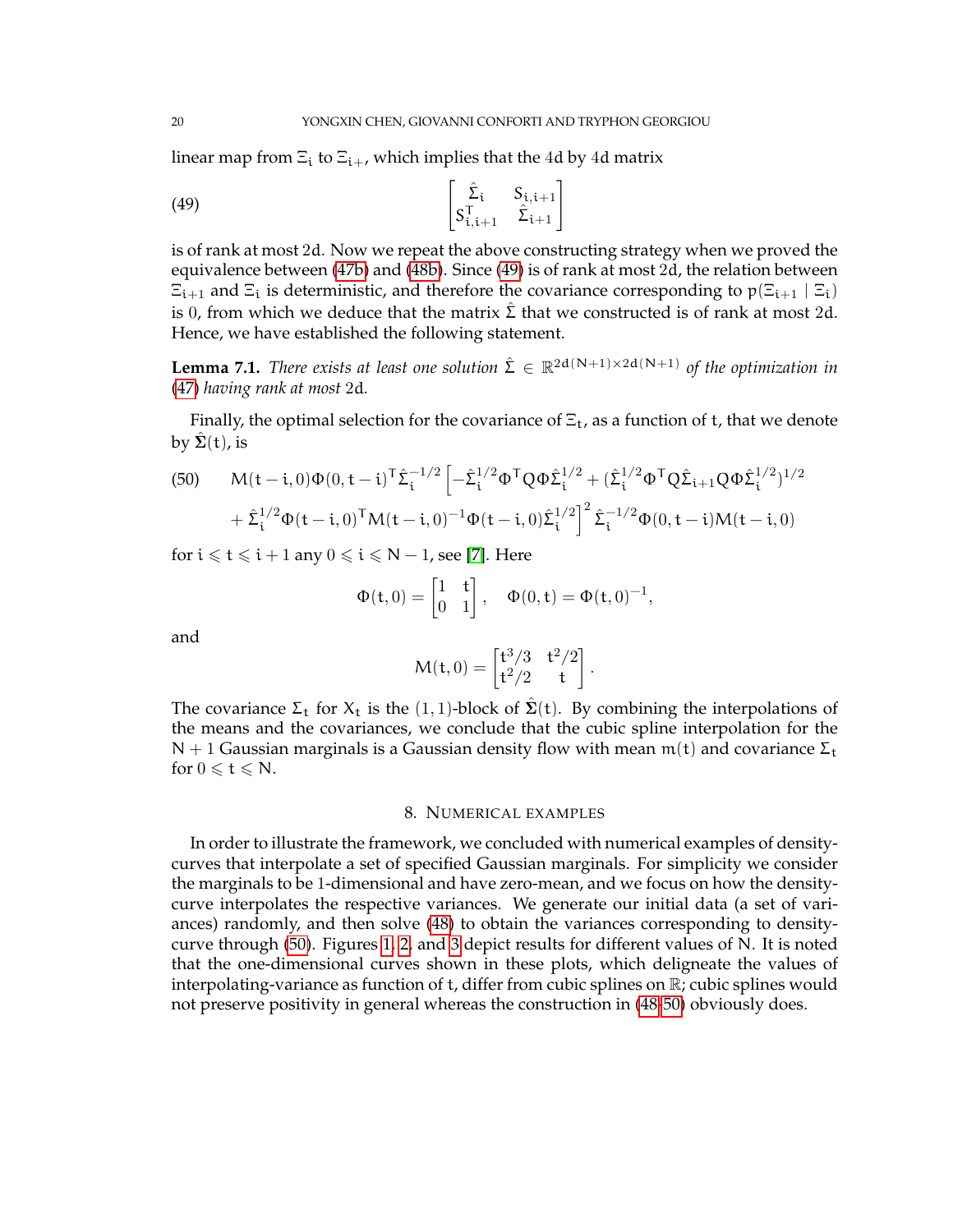<span id="page-20-6"></span><span id="page-20-5"></span>

#### **REFERENCES**

- <span id="page-20-0"></span>[1] Luigi Ambrosio and Nicola Gigli. A user's guide to optimal transport. In *Modelling and optimisation of flows on networks*, pages 1–155. Springer, 2013.
- <span id="page-20-2"></span>[2] Jean-David Benamou and Yann Brenier. A computational fluid mechanics solution to the Monge-Kantorovich mass transfer problem. *Numerische Mathematik*, 84(3):375–393, 2000.
- <span id="page-20-1"></span>[3] Jean-David Benamou, Guillaume Carlier, Marco Cuturi, Luca Nenna, and Gabriel Peyre. Iterative ´ Bregman projections for regularized transportation problems. *SIAM Journal on Scientific Computing*, 37(2):A1111–A1138, 2015.
- <span id="page-20-4"></span>[4] Yann Brenier. Polar factorization and monotone rearrangement of vector-valued functions. *Communications on pure and applied mathematics*, 44(4):375–417, 1991.
- <span id="page-20-3"></span>[5] M. Camarinha, F. Silva Leite, and P. Crouch. On the geometry of Riemannian cubic polynomials. *Differential Geometry and its Applications*, 15(2):107–135, 2001.